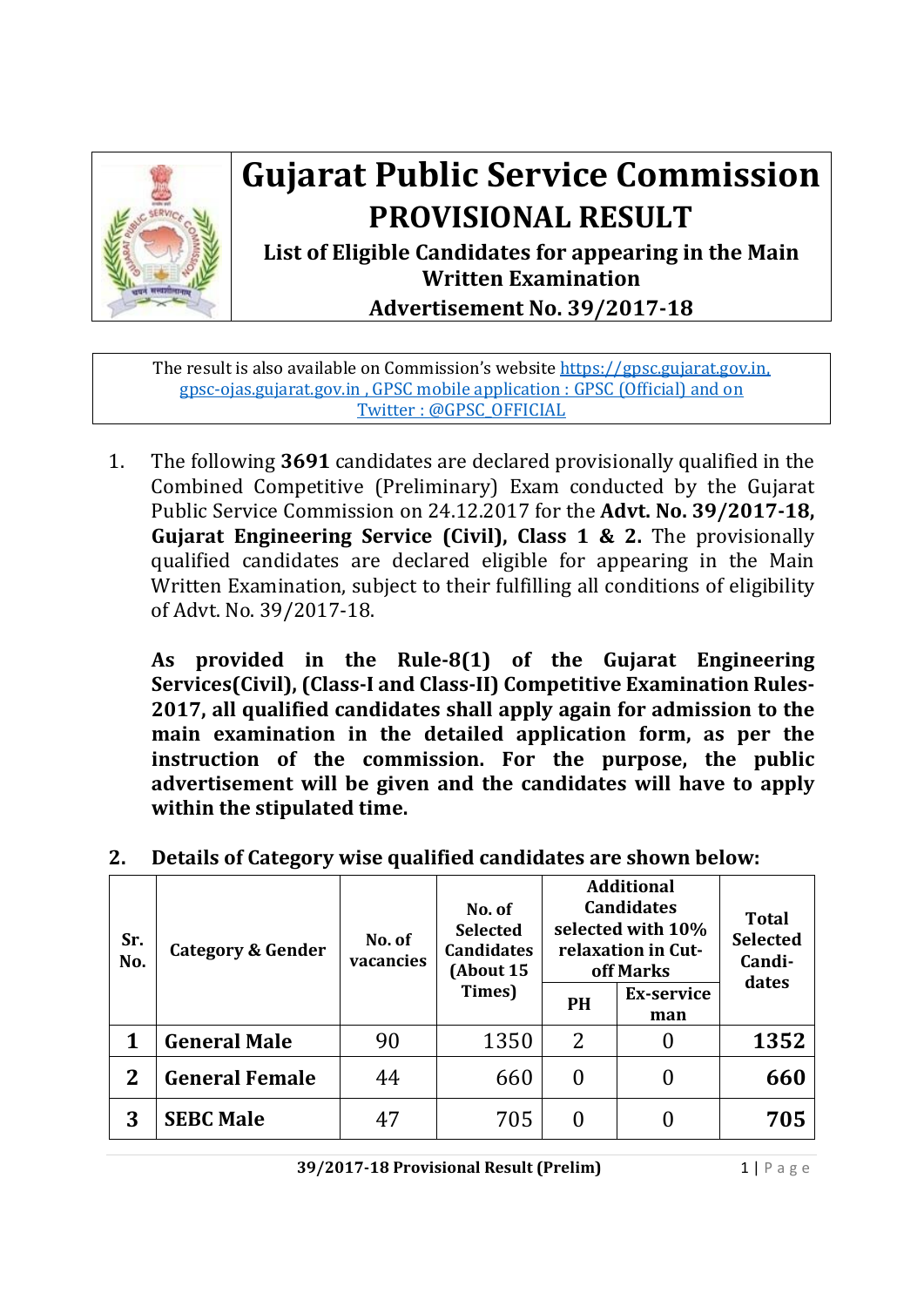| Sr.<br><b>Category &amp; Gender</b><br>No. |                    | No. of<br>vacancies | No. of<br><b>Selected</b><br>Candi-<br>dates<br><b>About 15</b> |           | <b>Additional</b><br><b>Candidates</b><br>selected with 10%<br>relaxation in Cut-<br>off Marks |      |  |
|--------------------------------------------|--------------------|---------------------|-----------------------------------------------------------------|-----------|------------------------------------------------------------------------------------------------|------|--|
|                                            |                    |                     | Times)                                                          | <b>PH</b> | <b>Ex-service</b><br>man                                                                       |      |  |
| 4                                          | <b>SEBC Female</b> | 22                  | 330                                                             | $\theta$  | 0                                                                                              | 330  |  |
| 5                                          | <b>SC Male</b>     | 8                   | 125                                                             | $\theta$  | 0                                                                                              | 125  |  |
| 6                                          | <b>SC Female</b>   | 4                   | 68                                                              | $\theta$  | 0                                                                                              | 68   |  |
| 7                                          | <b>ST Male</b>     | 22                  | 331                                                             | $\theta$  | $\Omega$                                                                                       | 331  |  |
| 8                                          | <b>ST Female</b>   | 8                   | 120                                                             | $\theta$  | 0                                                                                              | 120  |  |
|                                            | <b>TOTAL</b>       | 245                 | 3689                                                            | $\bf{2}$  | 0                                                                                              | 3691 |  |

## **Note:‐**

- (1) As per Final Answer key declared for Paper-2 (ESP-02), One (1) question is cancelled. Therefore, it is decided by the Commission to equally distribute the one marks of cancelled question among 299 questions on pro-rata basis, as such evaluation has been carried out by treating each question with  $1.003$  mark for the right answer and  $(-)$ 0.301 mark for the wrong/multiple encoded/blank answer for Paper-2 in this result.
- (2) In the case where cut-off marks of the reserved category are higher than that of general category, cut-off marks of reserved category are lowered down and levelled to the Cut-off marks of General category. Accordingly, in this result, additional  $5$  candidates have been qualified in  $SC(Male)$ category and additional 8 candidates have been qualified in SC(Female) category.
- (3) All candidates within their respective category having equal marks at the cut-off marks of that category have been included in the list of qualified candidates. Accordingly, 1 additional candidate having equal marks at the cut-off marks of ST(Male) category is qualified.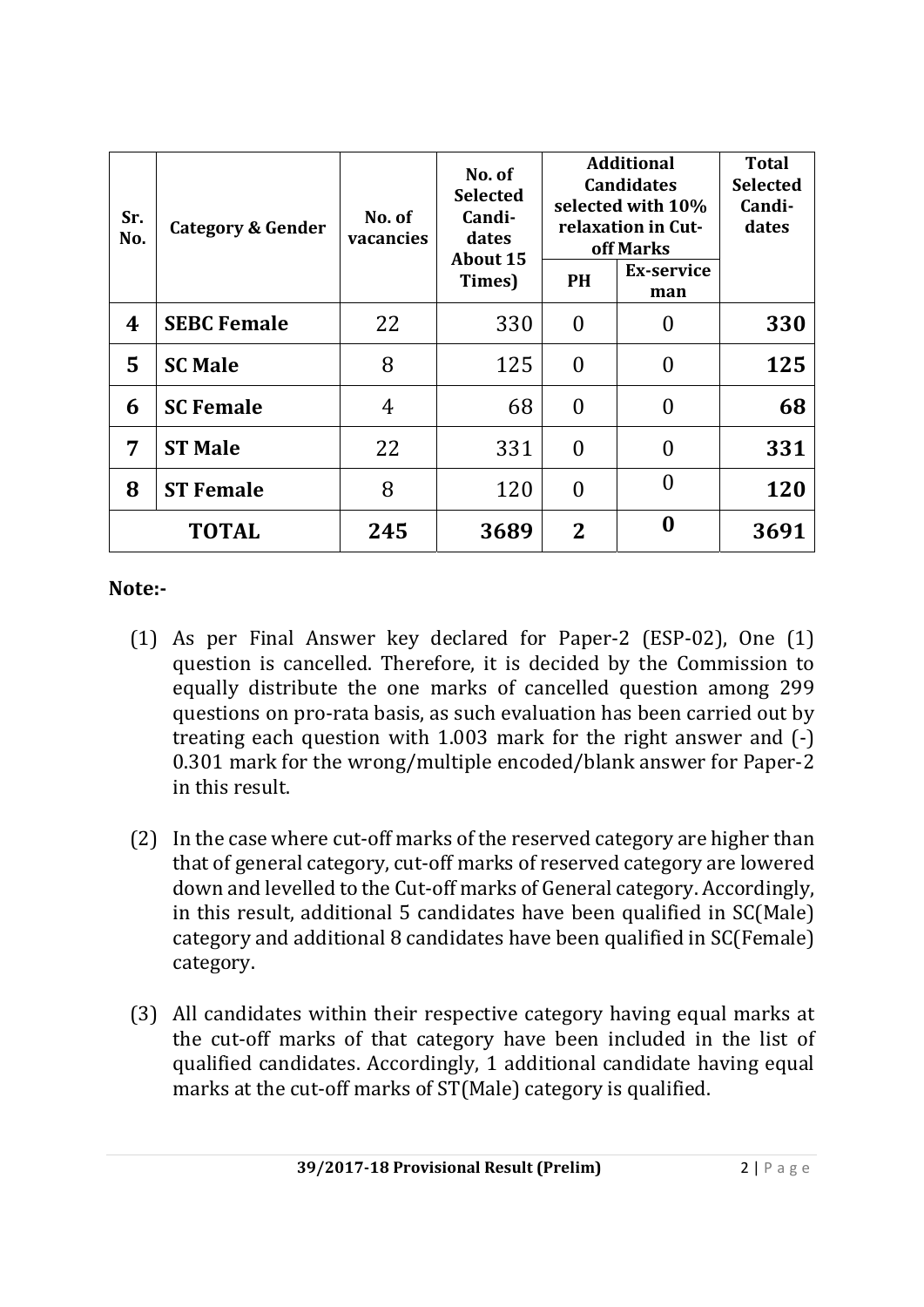- (4) As provided in the Rule-18(1) of the Gujarat Engineering Services(Civil), (Class-I and Class-II) Competitive Examination Rules-2017, the marks awarded to the candidates in the Preliminary Examination shall be aggregated in the final result hence, marks awarded in preliminary examination shall be declared in the Final Result.
- 3. Roll Number of provisionally qualified candidates eligible for appearing in the Main Written Examination

| 101000004 | 101000012 | 101000017 | 101000020 | 101000025 |
|-----------|-----------|-----------|-----------|-----------|
| 101000030 | 101000038 | 101000044 | 101000050 | 101000055 |
| 101000057 | 101000061 | 101000067 | 101000075 | 101000081 |
| 101000082 | 101000085 | 101000091 | 101000096 | 101000098 |
| 101000103 | 101000107 | 101000108 | 101000137 | 101000141 |
| 101000151 | 101000156 | 101000167 | 101000168 | 101000170 |
| 101000177 | 101000179 | 101000180 | 101000181 | 101000185 |
| 101000186 | 101000198 | 101000199 | 101000203 | 101000211 |
| 101000224 | 101000226 | 101000229 | 101000235 | 101000236 |
| 101000240 | 101000243 | 101000246 | 101000247 | 101000249 |
| 101000250 | 101000254 | 101000259 | 101000261 | 101000262 |
| 101000270 | 101000276 | 101000281 | 101000284 | 101000287 |
| 101000290 | 101000302 | 101000309 | 101000317 | 101000322 |
| 101000324 | 101000327 | 101000329 | 101000331 | 101000332 |
| 101000334 | 101000336 | 101000338 | 101000339 | 101000341 |
| 101000347 | 101000358 | 101000361 | 101000371 | 101000372 |
| 101000373 | 101000374 | 101000375 | 101000388 | 101000397 |
| 101000398 | 101000399 | 101000406 | 101000407 | 101000408 |
| 101000409 | 101000427 | 101000438 | 101000444 | 101000445 |
| 101000446 | 101000457 | 101000458 | 101000471 | 101000472 |
| 101000473 | 101000475 | 101000486 | 101000495 | 101000497 |
| 101000498 | 101000500 | 101000502 | 101000508 | 101000518 |
| 101000534 | 101000537 | 101000548 | 101000555 | 101000559 |
| 101000562 | 101000563 | 101000566 | 101000573 | 101000576 |
| 101000587 | 101000599 | 101000605 | 101000607 | 101000608 |

**39/2017‐18 Provisional Result (Prelim)** 3 | Page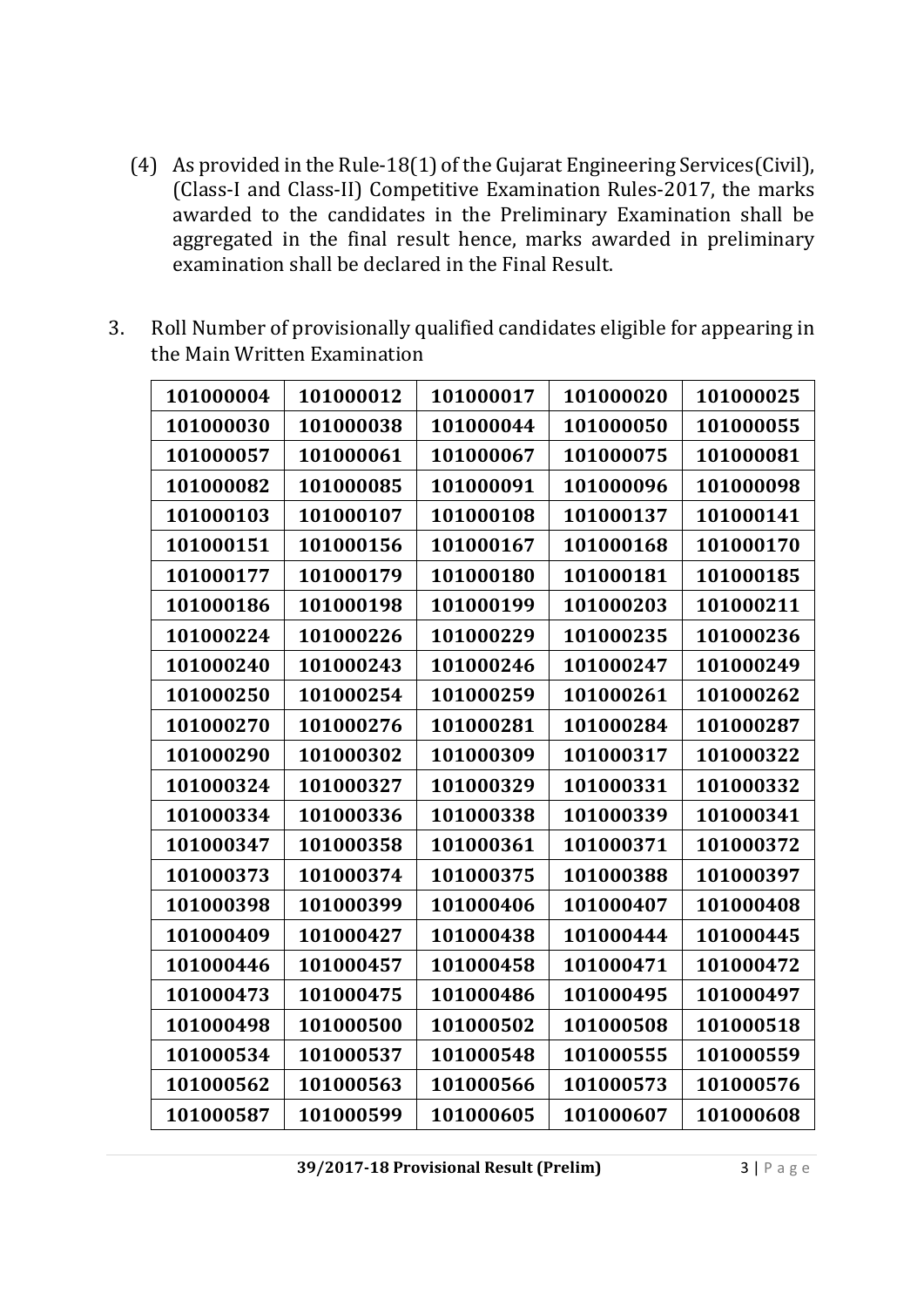| 101000618 | 101000619 | 101000624 | 101000631 | 101000632 |
|-----------|-----------|-----------|-----------|-----------|
| 101000635 | 101000642 | 101000648 | 101000652 | 101000666 |
| 101000670 | 101000699 | 101000700 | 101000702 | 101000710 |
| 101000718 | 101000719 | 101000720 | 101000723 | 101000727 |
| 101000730 | 101000733 | 101000743 | 101000745 | 101000748 |
| 101000751 | 101000754 | 101000755 | 101000761 | 101000764 |
| 101000769 | 101000773 | 101000774 | 101000781 | 101000785 |
| 101000787 | 101000790 | 101000795 | 101000799 | 101000800 |
| 101000801 | 101000802 | 101000810 | 101000813 | 101000830 |
| 101000836 | 101000837 | 101000840 | 101000850 | 101000855 |
| 101000861 | 101000863 | 101000867 | 101000882 | 101000885 |
| 101000894 | 101000905 | 101000906 | 101000907 | 101000923 |
| 101000928 | 101000934 | 101000938 | 101000940 | 101000946 |
| 101000948 | 101000949 | 101000952 | 101000953 | 101000961 |
| 101000965 | 101000967 | 101000974 | 101000981 | 101000982 |
| 101000986 | 101000991 | 101000994 | 101000996 | 101001001 |
| 101001002 | 101001006 | 101001015 | 101001016 | 101001019 |
| 101001031 | 101001045 | 101001050 | 101001052 | 101001063 |
| 101001068 | 101001070 | 101001086 | 101001093 | 101001110 |
| 101001122 | 101001128 | 101001138 | 101001142 | 101001148 |
| 101001151 | 101001152 | 101001163 | 101001172 | 101001176 |
| 101001177 | 101001178 | 101001186 | 101001195 | 101001208 |
| 101001216 | 101001224 | 101001229 | 101001230 | 101001234 |
| 101001239 | 101001244 | 101001246 | 101001250 | 101001255 |
| 101001277 | 101001284 | 101001287 | 101001294 | 101001297 |
| 101001299 | 101001310 | 101001352 | 101001359 | 101001366 |
| 101001371 | 101001373 | 101001380 | 101001385 | 101001389 |
| 101001391 | 101001393 | 101001399 | 101001400 | 101001401 |
| 101001405 | 101001412 | 101001414 | 101001417 | 101001423 |
| 101001438 | 101001439 | 101001441 | 101001442 | 101001447 |
| 101001451 | 101001453 | 101001455 | 101001456 | 101001463 |
| 101001473 | 101001474 | 101001482 | 101001486 | 101001488 |
| 101001490 | 101001502 | 101001506 | 101001509 | 101001514 |

**39/2017‐18 Provisional Result (Prelim)** 4 | Page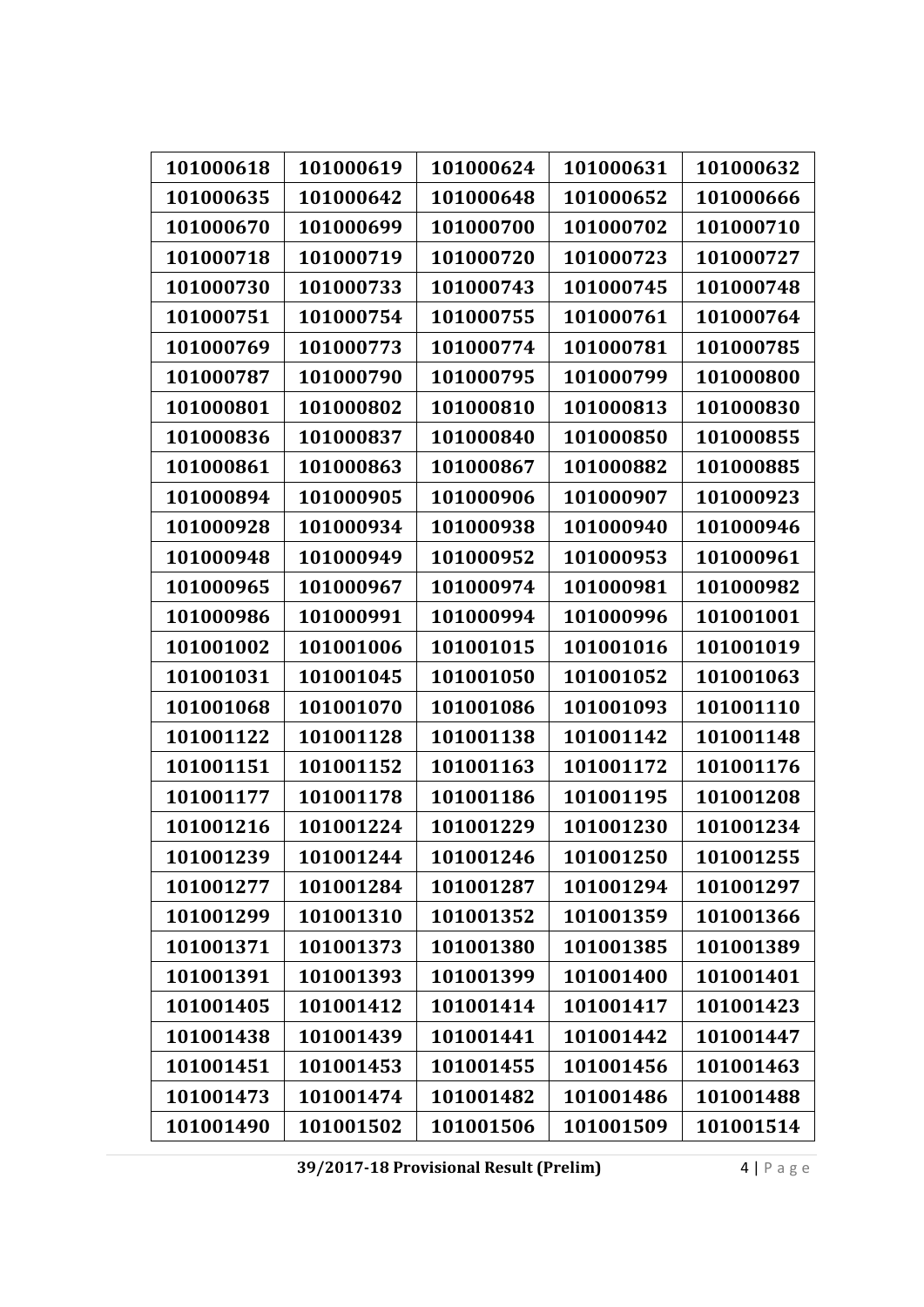| 101001519 | 101001524 | 101001528 | 101001537 | 101001545 |
|-----------|-----------|-----------|-----------|-----------|
| 101001549 | 101001562 | 101001564 | 101001568 | 101001570 |
| 101001574 | 101001575 | 101001578 | 101001582 | 101001585 |
| 101001588 | 101001593 | 101001613 | 101001615 | 101001617 |
|           |           |           |           |           |
| 101001621 | 101001631 | 101001640 | 101001643 | 101001645 |
| 101001646 | 101001661 | 101001675 | 101001688 | 101001700 |
| 101001701 | 101001703 | 101001704 | 101001706 | 101001709 |
| 101001721 | 101001728 | 101001731 | 101001733 | 101001736 |
| 101001745 | 101001753 | 101001755 | 101001756 | 101001761 |
| 101001767 | 101001768 | 101001770 | 101001774 | 101001775 |
| 101001789 | 101001794 | 101001799 | 101001806 | 101001819 |
| 101001824 | 101001827 | 101001828 | 101001830 | 101001839 |
| 101001842 | 101001847 | 101001849 | 101001855 | 101001857 |
| 101001878 | 101001879 | 101001884 | 101001894 | 101001897 |
| 101001908 | 101001909 | 101001910 | 101001917 | 101001922 |
| 101001928 | 101001934 | 101001937 | 101001942 | 101001943 |
| 101001945 | 101001948 | 101001950 | 101001959 | 101001962 |
| 101001977 | 101001979 | 101001985 | 101001989 | 101001990 |
| 101001993 | 101001994 | 101001996 | 101002008 | 101002009 |
| 101002010 | 101002012 | 101002015 | 101002017 | 101002020 |
| 101002028 | 101002035 | 101002039 | 101002053 | 101002056 |
| 101002070 | 101002071 | 101002077 | 101002078 | 101002082 |
| 101002084 | 101002086 | 101002094 | 101002095 | 101002099 |
| 101002103 | 101002110 | 101002116 | 101002133 | 101002138 |
| 101002142 | 101002145 | 101002146 | 101002148 | 101002151 |
| 101002157 | 101002159 | 101002164 | 101002167 | 101002183 |
| 101002191 | 101002193 | 101002211 | 101002213 | 101002216 |
| 101002236 | 101002245 | 101002255 | 101002264 | 101002265 |
| 101002277 | 101002286 | 101002289 | 101002290 | 101002298 |
| 101002303 | 101002305 | 101002315 | 101002323 | 101002329 |
| 101002332 | 101002338 | 101002341 | 101002346 | 101002349 |
| 101002360 | 101002372 | 101002375 | 101002379 | 101002382 |
| 101002384 | 101002385 | 101002387 | 101002390 | 101002394 |

**39/2017‐18 Provisional Result (Prelim)** 5 | Page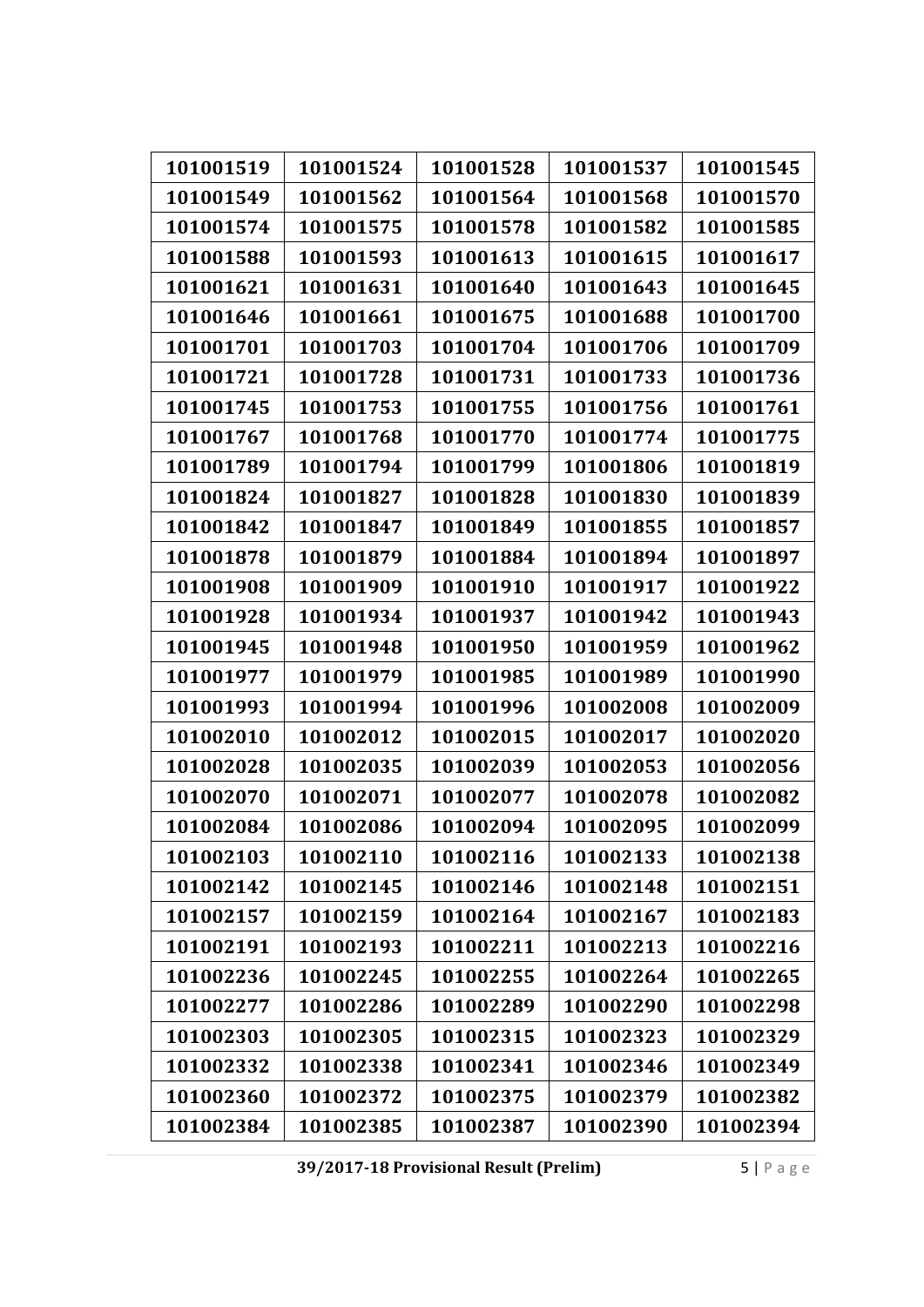| 101002418 | 101002431 | 101002433 | 101002437 | 101002446 |
|-----------|-----------|-----------|-----------|-----------|
| 101002454 | 101002457 | 101002465 | 101002471 | 101002478 |
| 101002479 | 101002481 | 101002486 | 101002487 | 101002494 |
| 101002496 | 101002499 | 101002502 | 101002516 | 101002519 |
| 101002525 | 101002532 | 101002535 | 101002538 | 101002541 |
| 101002562 | 101002567 | 101002570 | 101002573 | 101002574 |
| 101002589 | 101002592 | 101002594 | 101002598 | 101002602 |
| 101002603 | 101002611 | 101002622 | 101002626 | 101002629 |
| 101002631 | 101002635 | 101002639 | 101002640 | 101002641 |
| 101002653 | 101002658 | 101002669 | 101002673 | 101002676 |
| 101002682 | 101002684 | 101002693 | 101002699 | 101002703 |
| 101002710 | 101002715 | 101002733 | 101002742 | 101002756 |
| 101002757 | 101002759 | 101002762 | 101002767 | 101002769 |
| 101002776 | 101002790 | 101002794 | 101002795 | 101002801 |
| 101002812 | 101002814 | 101002815 | 101002818 | 101002826 |
| 101002837 | 101002838 | 101002839 | 101002851 | 101002854 |
| 101002856 | 101002858 | 101002861 | 101002875 | 101002879 |
| 101002889 | 101002906 | 101002909 | 101002930 | 101002939 |
| 101002942 | 101002944 | 101002972 | 101002975 | 101002978 |
| 101002982 | 101002992 | 101002993 | 101002994 | 101002999 |
| 101003000 | 101003001 | 101003005 | 101003011 | 101003014 |
| 101003038 | 101003039 | 101003043 | 101003051 | 101003063 |
| 101003064 | 101003069 | 101003072 | 101003073 | 101003082 |
| 101003084 | 101003096 | 101003115 | 101003117 | 101003128 |
| 101003130 | 101003140 | 101003142 | 101003144 | 101003163 |
| 101003164 | 101003165 | 101003168 | 101003173 | 101003177 |
| 101003179 | 101003183 | 101003185 | 101003190 | 101003195 |
| 101003199 | 101003208 | 101003216 | 101003222 | 101003231 |
| 101003235 | 101003240 | 101003263 | 101003270 | 101003275 |
| 101003286 | 101003289 | 101003292 | 101003306 | 101003313 |
| 101003318 | 101003333 | 101003337 | 101003338 | 101003346 |
| 101003347 | 101003353 | 101003354 | 101003360 | 101003364 |
| 101003366 | 101003384 | 101003399 | 101003452 | 101003455 |

**39/2017‐18 Provisional Result (Prelim)** 6 | Page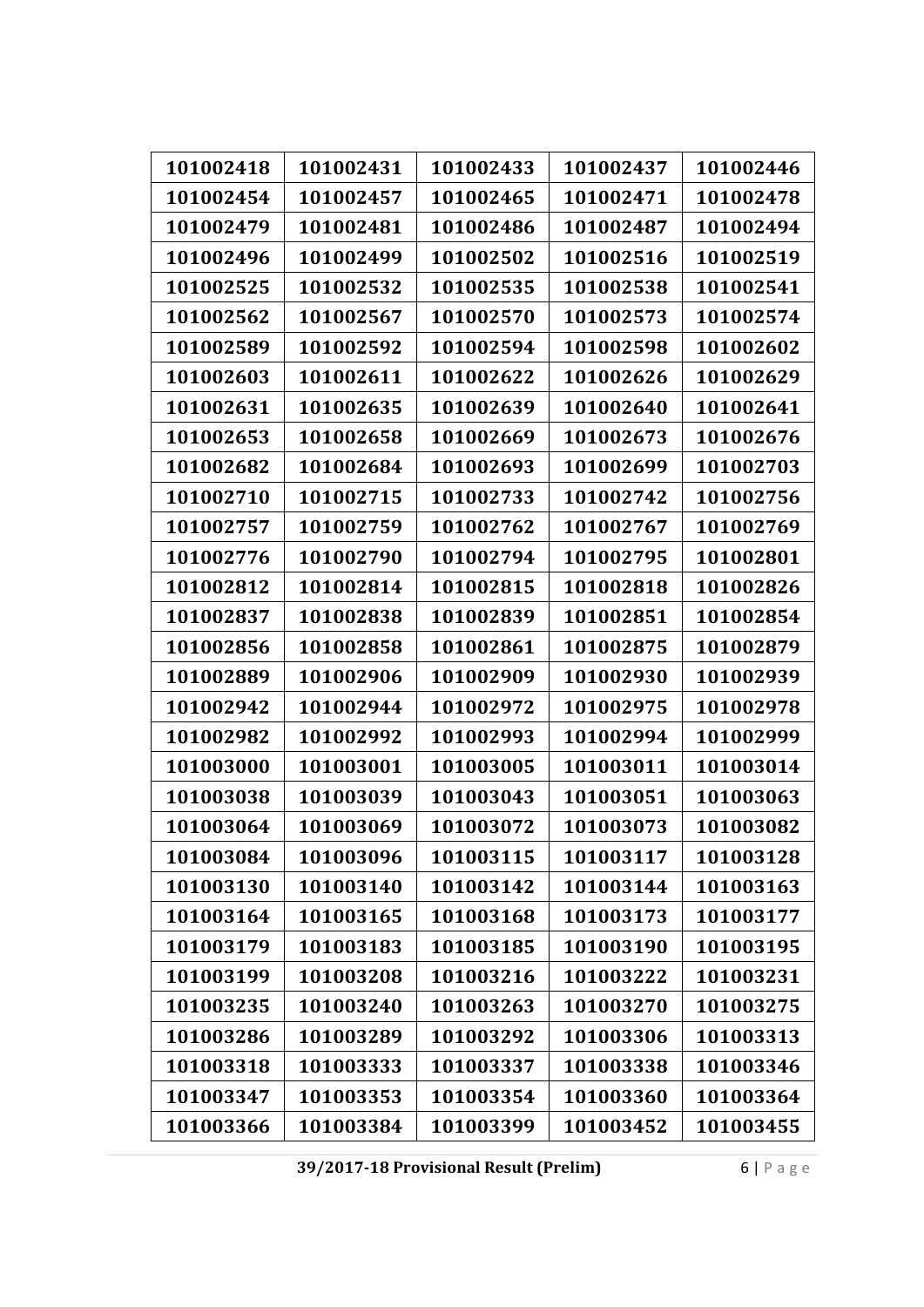| 101003458 | 101003464 | 101003471 | 101003478 | 101003487 |
|-----------|-----------|-----------|-----------|-----------|
| 101003495 | 101003505 | 101003514 | 101003521 | 101003534 |
| 101003538 | 101003540 | 101003545 | 101003546 | 101003549 |
|           |           |           |           |           |
| 101003552 | 101003555 | 101003558 | 101003560 | 101003565 |
| 101003566 | 101003567 | 101003568 | 101003570 | 101003575 |
| 101003578 | 101003582 | 101003588 | 101003603 | 101003610 |
| 101003611 | 101003613 | 101003616 | 101003619 | 101003620 |
| 101003628 | 101003631 | 101003634 | 101003638 | 101003639 |
| 101003642 | 101003647 | 101003661 | 101003662 | 101003672 |
| 101003677 | 101003681 | 101003687 | 101003691 | 101003695 |
| 101003698 | 101003700 | 101003706 | 101003710 | 101003715 |
| 101003717 | 101003731 | 101003733 | 101003745 | 101003755 |
| 101003756 | 101003761 | 101003763 | 101003769 | 101003781 |
| 101003785 | 101003789 | 101003796 | 101003797 | 101003798 |
| 101003810 | 101003813 | 101003814 | 101003838 | 101003841 |
| 101003857 | 101003863 | 101003868 | 101003872 | 101003875 |
| 101003880 | 101003883 | 101003894 | 101003896 | 101003897 |
| 101003900 | 101003904 | 101003917 | 101003920 | 101003925 |
| 101003932 | 101003934 | 101003937 | 101003941 | 101003942 |
| 101003956 | 101003961 | 101003964 | 101003971 | 101003975 |
| 101003984 | 101003987 | 101003991 | 101004009 | 101004010 |
| 101004014 | 101004016 | 101004023 | 101004024 | 101004030 |
| 101004033 | 101004040 | 101004055 | 101004059 | 101004060 |
| 101004067 | 101004075 | 101004077 | 101004080 | 101004084 |
| 101004087 | 101004097 | 101004120 | 101004123 | 101004130 |
| 101004138 | 101004141 | 101004147 | 101004151 | 101004154 |
| 101004157 | 101004158 | 101004163 | 101004164 | 101004169 |
| 101004170 | 101004176 | 101004177 | 101004187 | 101004188 |
| 101004190 | 101004193 | 101004196 | 101004200 | 101004207 |
| 101004208 | 101004211 | 101004220 | 101004221 | 101004225 |
| 101004226 | 101004230 | 101004238 | 101004241 | 101004248 |
| 101004252 | 101004253 | 101004254 | 101004255 | 101004261 |
| 101004264 | 101004279 | 101004288 | 101004298 | 101004301 |

**39/2017‐18 Provisional Result (Prelim)** 7 | Page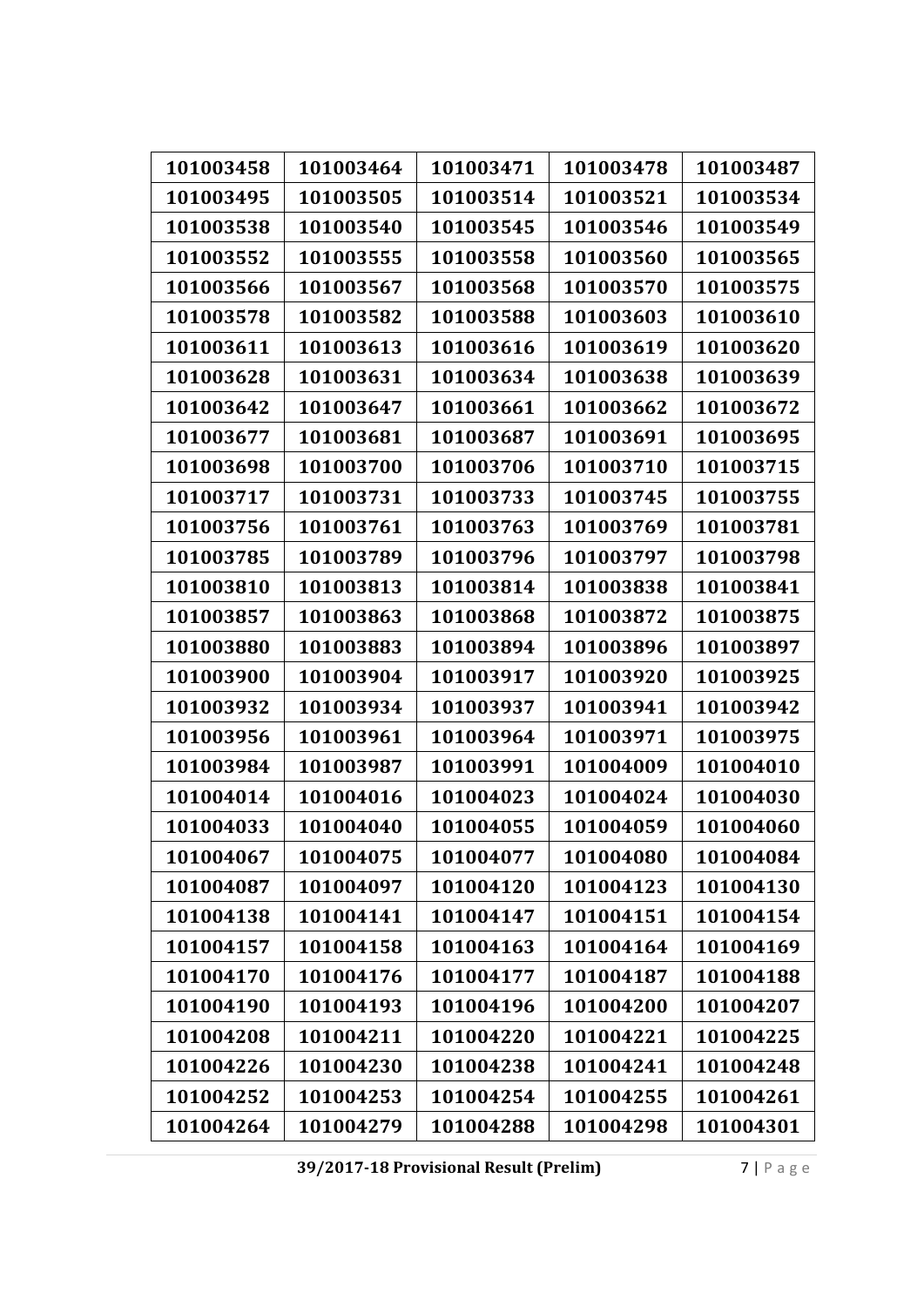| 101004306 | 101004309 | 101004313 | 101004320 | 101004336 |
|-----------|-----------|-----------|-----------|-----------|
| 101004341 | 101004343 | 101004345 | 101004359 | 101004360 |
| 101004362 | 101004364 | 101004366 | 101004368 | 101004369 |
| 101004375 | 101004378 | 101004380 | 101004396 | 101004397 |
| 101004398 | 101004401 | 101004402 | 101004407 | 101004410 |
| 101004411 | 101004428 | 101004429 | 101004443 | 101004446 |
| 101004451 | 101004455 | 101004462 | 101004463 | 101004465 |
| 101004474 | 101004477 | 101004483 | 101004489 | 101004491 |
| 101004494 | 101004499 | 101004500 | 101004524 | 101004530 |
| 101004531 | 101004539 | 101004540 | 101004545 | 101004547 |
| 101004549 | 101004550 | 101004560 | 101004566 | 101004575 |
| 101004576 | 101004577 | 101004589 | 101004591 | 101004599 |
| 101004608 | 101004610 | 101004620 | 101004624 | 101004625 |
| 101004629 | 101004631 | 101004633 | 101004650 | 101004655 |
| 101004657 | 101004662 | 101004670 | 101004674 | 101004675 |
| 101004684 | 101004690 | 101004693 | 101004698 | 101004700 |
| 101004702 | 101004707 | 101004716 | 101004722 | 101004723 |
| 101004726 | 101004728 | 101004735 | 101004743 | 101004746 |
| 101004760 | 101004764 | 101004774 | 101004776 | 101004780 |
| 101004784 | 101004790 | 101004793 | 101004794 | 101004797 |
| 101004798 | 101004801 | 101004803 | 101004811 | 101004812 |
| 101004814 | 101004820 | 101004824 | 101004825 | 101004838 |
| 101004848 | 101004852 | 101004854 | 101004858 | 101004860 |
| 101004867 | 101004868 | 101004876 | 101004882 | 101004885 |
| 101004887 | 101004889 | 101004891 | 101004903 | 101004904 |
| 101004908 | 101004910 | 101004911 | 101004914 | 101004918 |
| 101004920 | 101004927 | 101004928 | 101004939 | 101004943 |
| 101004947 | 101004949 | 101004953 | 101004955 | 101004957 |
| 101004958 | 101004964 | 101004975 | 101004976 | 101004978 |
| 101004985 | 101004989 | 101004990 | 101005007 | 101005010 |
| 101005014 | 101005015 | 101005033 | 101005039 | 101005046 |
| 101005047 | 101005052 | 101005055 | 101005060 | 101005071 |
| 101005073 | 101005075 | 101005084 | 101005085 | 101005086 |

**39/2017‐18 Provisional Result (Prelim)** 8 | Page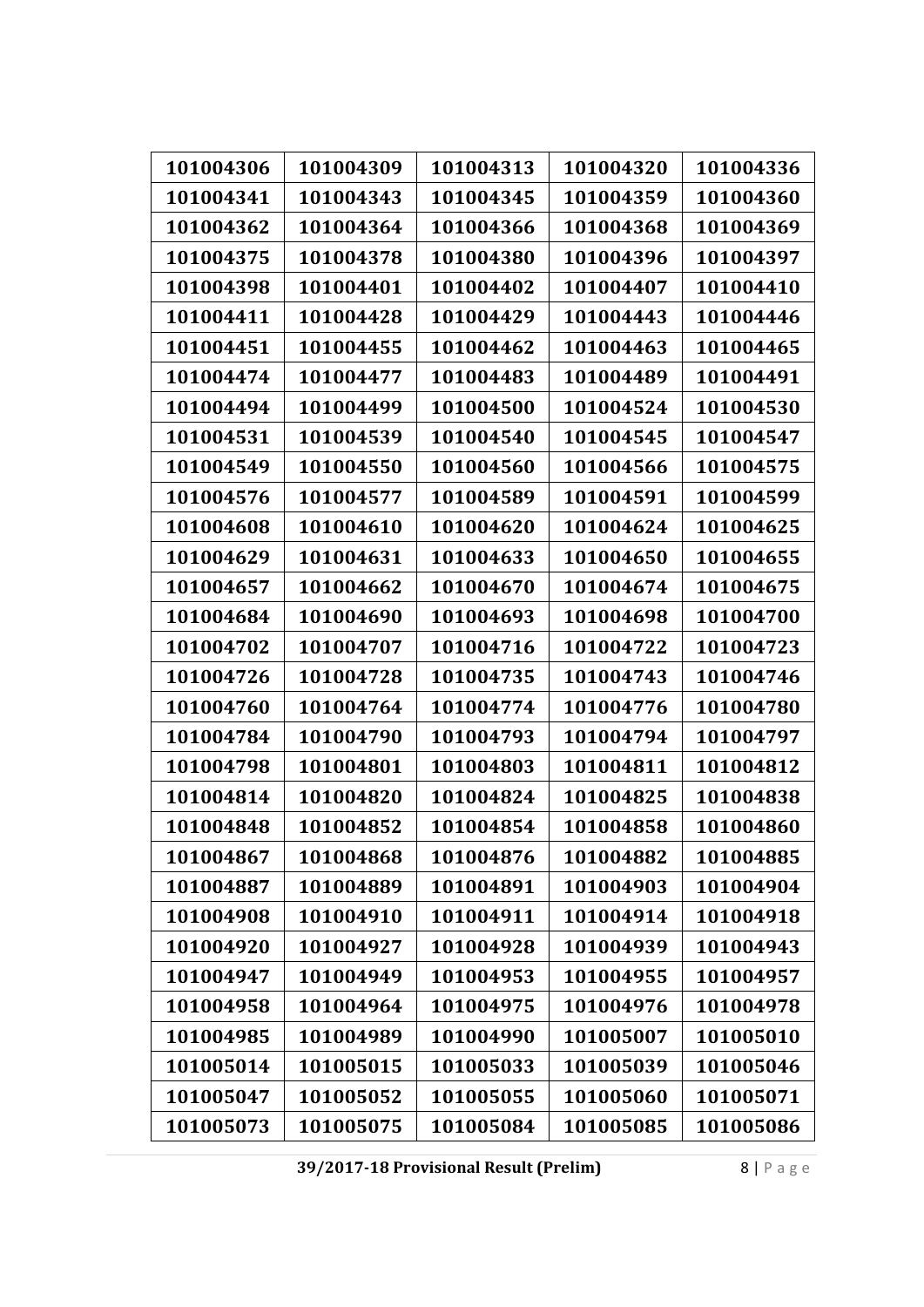| 101005087 | 101005090 | 101005096 | 101005117 | 101005128 |
|-----------|-----------|-----------|-----------|-----------|
| 101005134 | 101005139 | 101005140 | 101005143 | 101005151 |
| 101005154 | 101005155 | 101005158 | 101005163 | 101005166 |
| 101005169 | 101005171 | 101005177 | 101005183 | 101005201 |
| 101005205 | 101005206 | 101005209 | 101005212 | 101005214 |
| 101005224 | 101005233 | 101005236 | 101005237 | 101005240 |
| 101005242 | 101005246 | 101005248 | 101005259 | 101005267 |
| 101005271 | 101005288 | 101005294 | 101005295 | 101005302 |
| 101005303 | 101005304 | 101005307 | 101005311 | 101005314 |
| 101005321 | 101005325 | 101005329 | 101005331 | 101005335 |
| 101005338 | 101005341 | 101005342 | 101005351 | 101005356 |
| 101005357 | 101005363 | 101005369 | 101005370 | 101005374 |
| 101005378 | 101005379 | 101005380 | 101005384 | 101005391 |
| 101005395 | 101005396 | 101005398 | 101005400 | 101005412 |
| 101005421 | 101005430 | 101005434 | 101005435 | 101005443 |
| 101005446 | 101005447 | 101005453 | 101005457 | 101005458 |
| 101005465 | 101005471 | 101005478 | 101005479 | 101005483 |
| 101005485 | 101005490 | 101005493 | 101005499 | 101005500 |
| 101005501 | 101005512 | 101005515 | 101005521 | 101005522 |
| 101005523 | 101005525 | 101005530 | 101005535 | 101005542 |
| 101005548 | 101005549 | 101005558 | 101005559 | 101005562 |
| 101005564 | 101005570 | 101005573 | 101005574 | 101005575 |
| 101005576 | 101005589 | 101005592 | 101005594 | 101005600 |
| 101005608 | 101005621 | 101005634 | 101005638 | 101005645 |
| 101005647 | 101005658 | 101005667 | 101005677 | 101005682 |
| 101005684 | 101005688 | 101005696 | 101005700 | 101005718 |
| 101005721 | 101005735 | 101005736 | 101005748 | 101005767 |
| 101005773 | 101005777 | 101005779 | 101005780 | 101005781 |
| 101005782 | 101005787 | 101005790 | 101005792 | 101005797 |
| 101005808 | 101005811 | 101005821 | 101005823 | 101005827 |
| 101005828 | 101005831 | 101005835 | 101005842 | 101005845 |
| 101005847 | 101005850 | 101005856 | 101005857 | 101005858 |
| 101005867 | 101005869 | 101005875 | 101005879 | 101005888 |

**39/2017‐18 Provisional Result (Prelim)** 9 | Page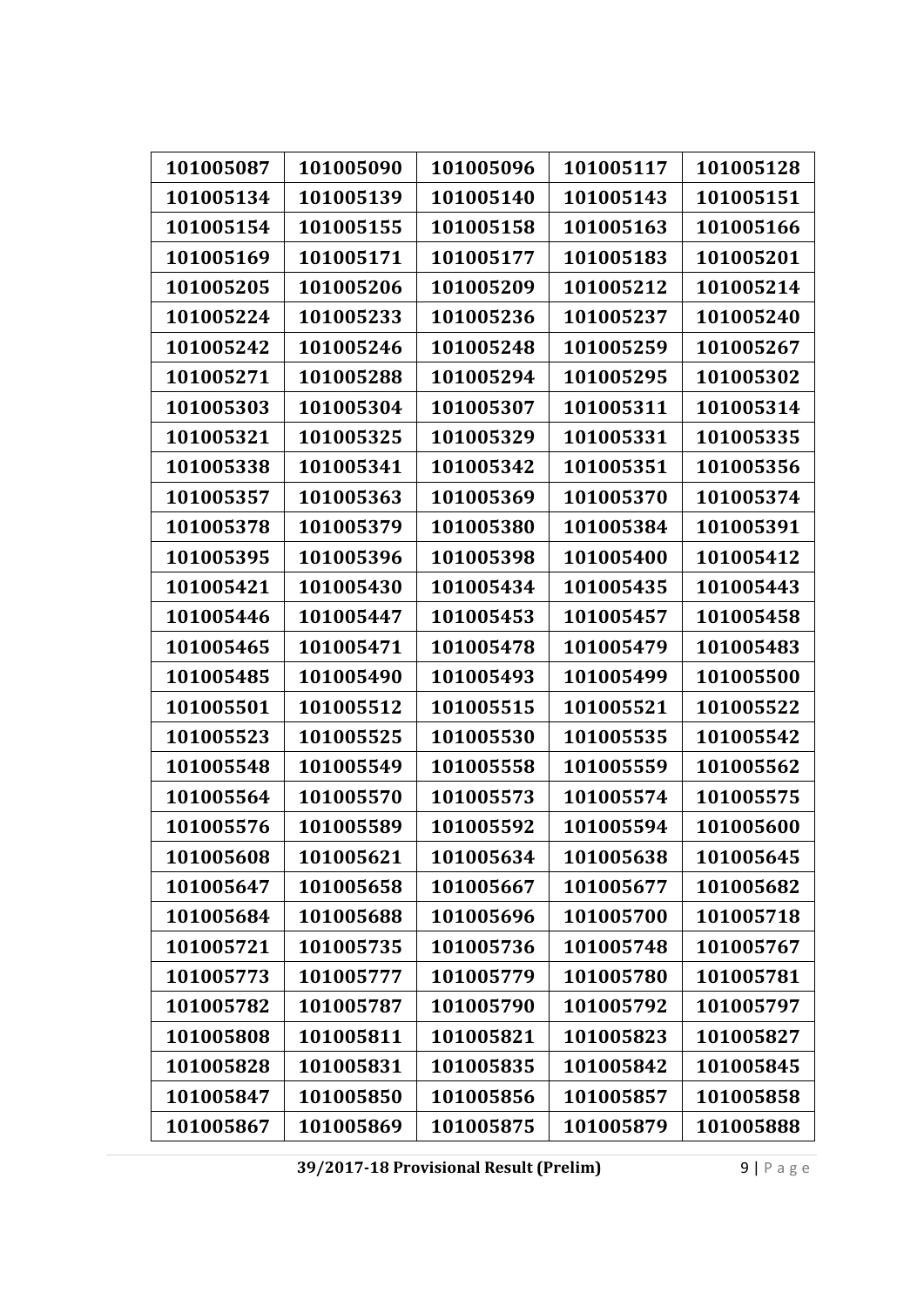| 101005891 | 101005901 | 101005903 | 101005910 | 101005911 |
|-----------|-----------|-----------|-----------|-----------|
| 101005920 | 101005922 | 101005927 | 101005937 | 101005945 |
| 101005958 | 101005965 | 101005969 | 101005975 | 101005977 |
| 101005981 | 101005984 | 101005990 | 101005995 | 101006000 |
| 101006002 | 101006007 | 101006008 | 101006009 | 101006011 |
| 101006013 | 101006026 | 101006027 | 101006028 | 101006030 |
| 101006033 | 101006037 | 101006045 | 101006049 | 101006051 |
| 101006057 | 101006059 | 101006063 | 101006068 | 101006070 |
| 101006079 | 101006087 | 101006090 | 101006115 | 101006116 |
| 101006117 | 101006125 | 101006135 | 101006148 | 101006149 |
| 101006151 | 101006154 | 101006155 | 101006156 | 101006161 |
| 101006170 | 101006171 | 101006175 | 101006178 | 101006189 |
| 101006190 | 101006191 | 101006199 | 101006200 | 101006208 |
| 101006212 | 101006213 | 101006218 | 101006223 | 101006231 |
| 101006233 | 101006249 | 101006253 | 101006254 | 101006260 |
| 101006272 | 101006277 | 101006278 | 101006279 | 101006287 |
| 101006292 | 101006293 | 101006301 | 101006305 | 101006310 |
| 101006311 | 101006314 | 101006318 | 101006325 | 101006328 |
| 101006338 | 101006344 | 101006363 | 101006366 | 101006386 |
| 101006391 | 101006392 | 101006394 | 101006396 | 101006398 |
| 101006400 | 101006404 | 101006409 | 101006431 | 101006444 |
| 101006446 | 101006450 | 101006465 | 101006468 | 101006470 |
| 101006471 | 101006475 | 101006477 | 101006479 | 101006486 |
| 101006494 | 101006495 | 101006497 | 101006506 | 101006519 |
| 101006522 | 101006529 | 101006533 | 101006536 | 101006541 |
| 101006551 | 101006564 | 101006568 | 101006573 | 101006578 |
| 101006579 | 101006582 | 101006590 | 101006607 | 101006614 |
| 101006615 | 101006618 | 101006620 | 101006635 | 101006636 |
| 101006644 | 101006647 | 101006652 | 101006659 | 101006664 |
| 101006671 | 101006672 | 101006674 | 101006680 | 101006683 |
| 101006694 | 101006695 | 101006701 | 101006722 | 101006723 |
| 101006724 | 101006727 | 101006728 | 101006732 | 101006737 |
| 101006740 | 101006745 | 101006746 | 101006753 | 101006755 |

**39/2017‐18 Provisional Result (Prelim)** 10 | Page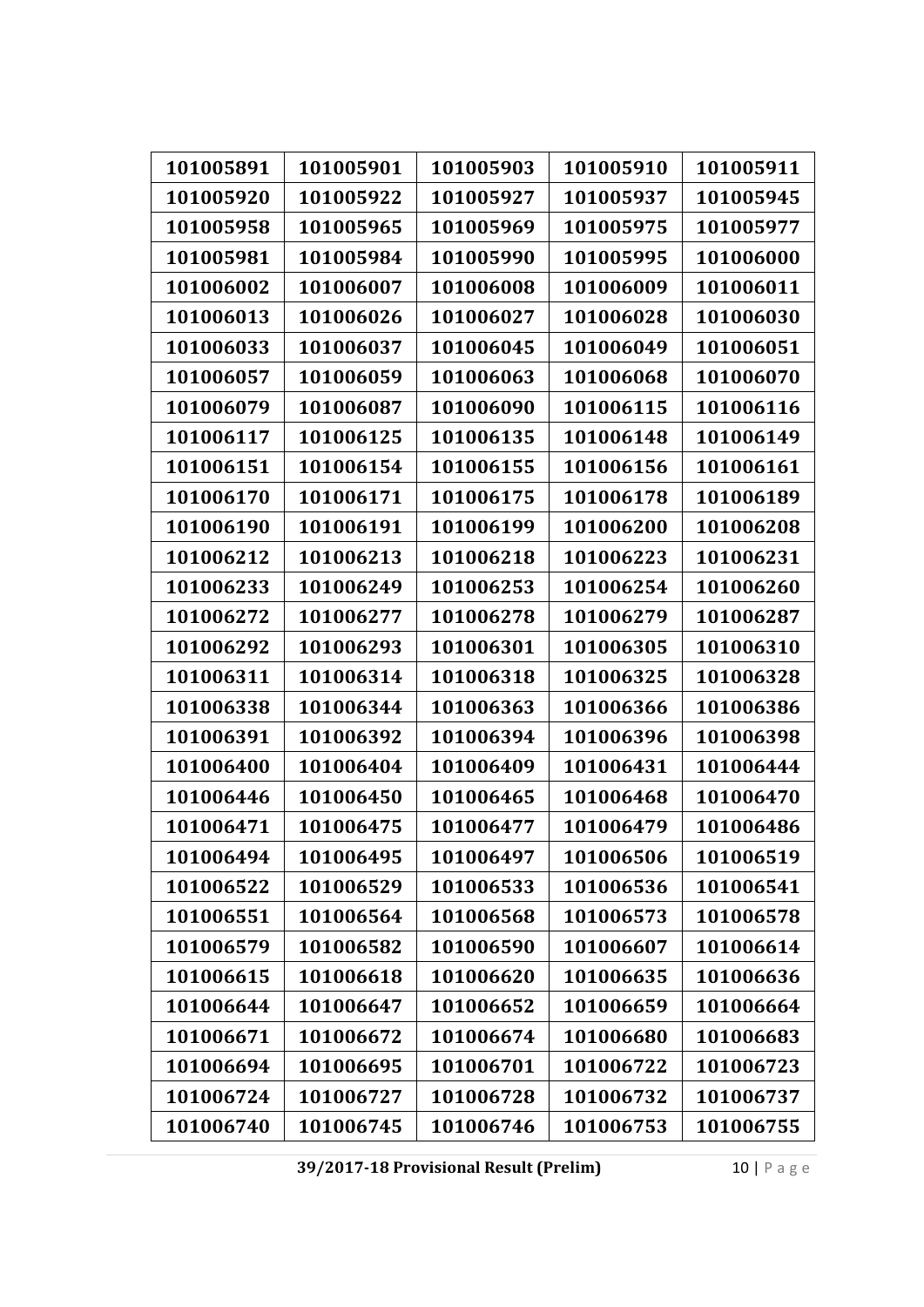| 101006757 | 101006759 | 101006761 | 101006769 | 101006776 |
|-----------|-----------|-----------|-----------|-----------|
| 101006780 | 101006781 | 101006787 | 101006797 | 101006810 |
| 101006820 | 101006822 | 101006835 | 101006850 | 101006854 |
| 101006862 | 101006863 | 101006872 | 101006873 | 101006884 |
| 101006885 | 101006888 | 101006896 | 101006900 | 101006904 |
| 101006910 | 101006912 | 101006924 | 101006930 | 101006932 |
| 101006935 | 101006940 | 101006947 | 101006949 | 101006957 |
| 101006967 | 101006971 | 101006973 | 101006974 | 101006975 |
| 101006994 | 101006997 | 101006998 | 101007006 | 101007017 |
| 101007018 | 101007023 | 101007029 | 101007036 | 101007039 |
| 101007040 | 101007051 | 101007062 | 101007065 | 101007067 |
| 101007068 | 101007072 | 101007081 | 101007091 | 101007098 |
| 101007102 | 101007112 | 101007116 | 101007123 | 101007124 |
| 101007132 | 101007138 | 101007145 | 101007151 | 101007169 |
| 101007173 | 101007174 | 101007179 | 101007188 | 101007195 |
| 101007205 | 101007206 | 101007213 | 101007220 | 101007222 |
| 101007223 | 101007224 | 101007225 | 101007226 | 101007233 |
| 101007242 | 101007244 | 101007247 | 101007274 | 101007275 |
| 101007281 | 101007282 | 101007283 | 101007292 | 101007294 |
| 101007299 | 101007300 | 101007316 | 101007320 | 101007329 |
| 101007341 | 101007345 | 101007348 | 101007349 | 101007352 |
| 101007355 | 101007362 | 101007363 | 101007372 | 101007377 |
| 101007380 | 101007388 | 101007394 | 101007399 | 101007400 |
| 101007402 | 101007407 | 101007409 | 101007418 | 101007423 |
| 101007425 | 101007436 | 101007437 | 101007440 | 101007441 |
| 101007442 | 101007448 | 101007451 | 101007482 | 101007486 |
| 101007491 | 101007500 | 101007512 | 101007513 | 101007518 |
| 101007519 | 101007529 | 101007530 | 101007531 | 101007537 |
| 101007544 | 101007549 | 101007557 | 101007558 | 101007563 |
| 101007565 | 101007566 | 101007580 | 101007583 | 101007586 |
| 101007590 | 101007591 | 101007611 | 101007617 | 101007621 |
| 101007625 | 101007629 | 101007638 | 101007648 | 101007651 |
| 101007659 | 101007668 | 101007683 | 101007686 | 101007688 |

**39/2017‐18 Provisional Result (Prelim)** 11 | Page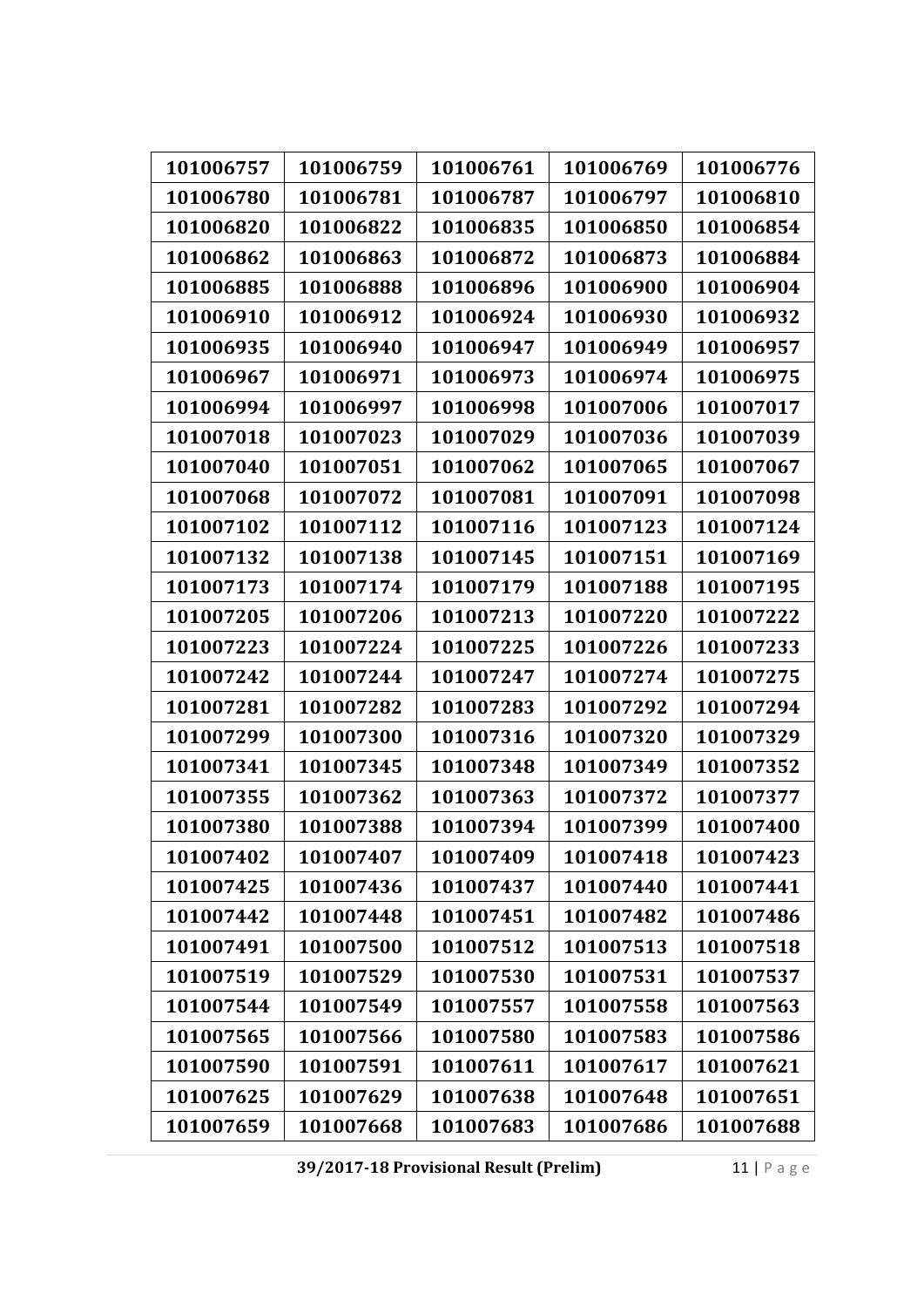| 101007691 | 101007695 | 101007696 | 101007704 | 101007711 |
|-----------|-----------|-----------|-----------|-----------|
| 101007714 | 101007718 | 101007719 | 101007734 | 101007742 |
| 101007744 | 101007746 | 101007750 | 101007751 | 101007752 |
| 101007763 | 101007765 | 101007768 | 101007773 | 101007775 |
| 101007777 | 101007778 | 101007780 | 101007782 | 101007784 |
| 101007790 | 101007793 | 101007800 | 101007804 | 101007805 |
| 101007808 | 101007814 | 101007819 | 102007828 | 102007831 |
| 102007839 | 102007847 | 102007851 | 102007862 | 102007865 |
| 102007877 | 102007889 | 102007890 | 102007897 | 102007900 |
| 102007906 | 102007910 | 102007916 | 102007919 | 102007928 |
| 102007935 | 102007937 | 102007947 | 102007966 | 102007973 |
| 102007988 | 102007995 | 102007998 | 102008008 | 102008021 |
| 102008024 | 102008042 | 102008044 | 102008047 | 102008048 |
| 102008050 | 102008053 | 102008072 | 102008073 | 102008081 |
| 102008083 | 102008094 | 102008104 | 102008107 | 102008118 |
| 102008127 | 102008145 | 102008147 | 102008154 | 102008155 |
| 102008169 | 102008171 | 102008177 | 102008185 | 102008189 |
| 102008190 | 102008191 | 102008194 | 102008195 | 102008202 |
| 102008204 | 102008209 | 102008214 | 102008220 | 102008231 |
| 102008236 | 102008244 | 102008270 | 102008272 | 102008279 |
| 102008315 | 102008321 | 102008330 | 102008331 | 102008334 |
| 102008342 | 102008344 | 102008364 | 102008365 | 102008370 |
| 102008373 | 102008380 | 102008381 | 102008383 | 102008385 |
| 102008393 | 102008411 | 102008424 | 102008433 | 102008435 |
| 102008436 | 102008445 | 102008448 | 102008463 | 102008466 |
| 102008469 | 102008470 | 102008481 | 102008485 | 102008506 |
| 102008508 | 102008515 | 102008517 | 102008520 | 102008523 |
| 102008525 | 102008526 | 102008529 | 102008537 | 102008543 |
| 102008545 | 102008554 | 102008555 | 102008558 | 102008560 |
| 102008561 | 102008562 | 102008566 | 102008577 | 102008583 |
| 102008593 | 102008596 | 102008612 | 102008616 | 102008633 |
| 102008634 | 102008639 | 102008653 | 102008656 | 102008658 |
| 102008659 | 102008674 | 102008677 | 102008686 | 102008687 |

**39/2017‐18 Provisional Result (Prelim)** 12 | Page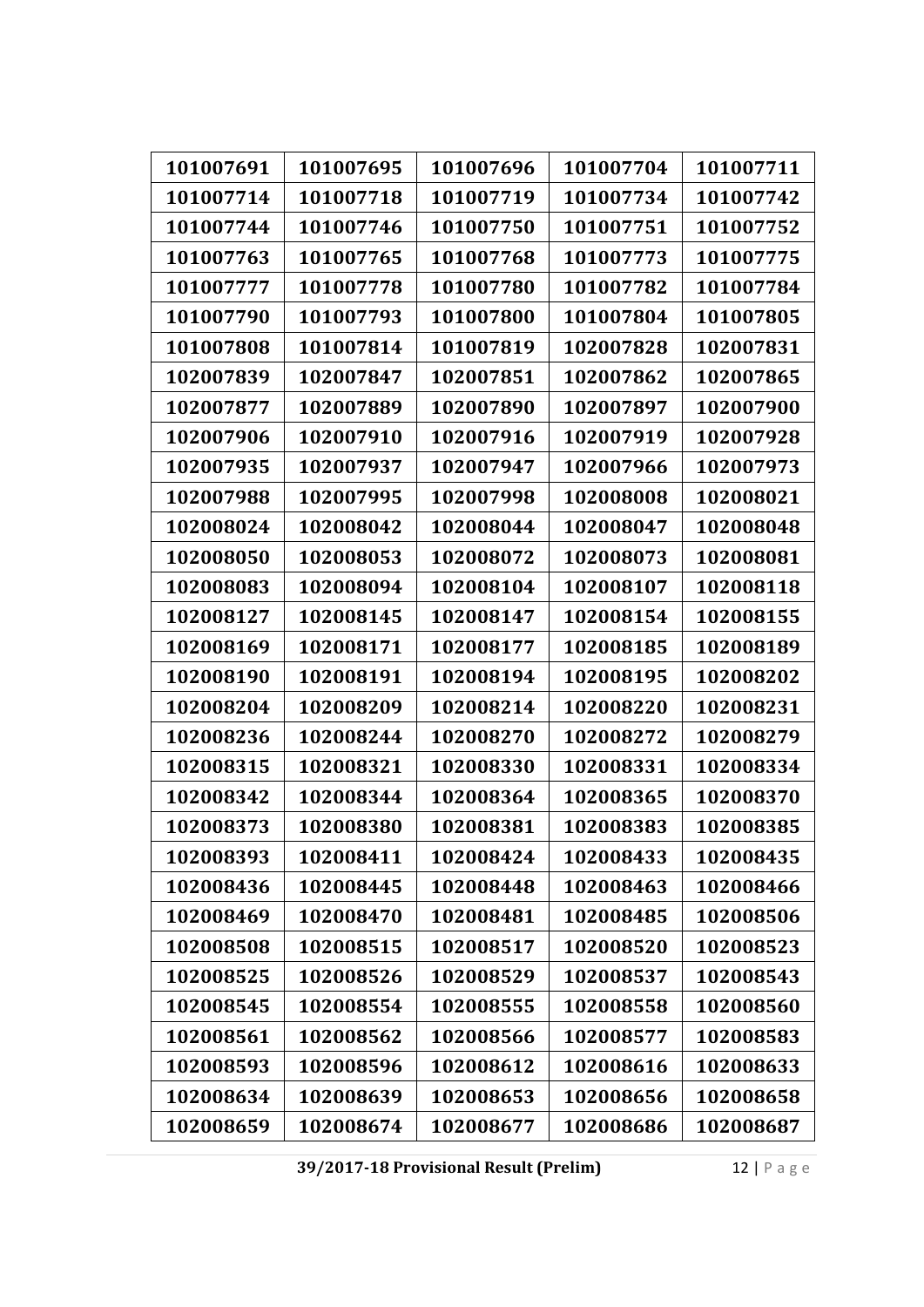| 102008692 | 102008712 | 102008721 | 102008724 | 102008741 |
|-----------|-----------|-----------|-----------|-----------|
| 102008744 | 102008747 | 102008751 | 102008752 | 102008764 |
| 102008766 | 102008791 | 102008794 | 102008802 | 102008812 |
| 102008821 | 102008838 | 102008858 | 102008860 | 102008868 |
| 102008871 | 102008874 | 102008879 | 102008881 | 102008886 |
| 102008889 | 102008896 | 102008899 | 102008918 | 102008940 |
| 102008941 | 102008944 | 102008949 | 102008951 | 102008957 |
| 102008961 | 102008965 | 102008967 | 102008968 | 102008980 |
| 102008984 | 102008985 | 102008986 | 102008991 | 102008997 |
| 102009003 | 102009006 | 102009015 | 102009022 | 102009028 |
| 102009032 | 102009040 | 102009046 | 102009048 | 102009057 |
| 102009061 | 102009065 | 102009070 | 102009086 | 102009091 |
| 102009092 | 102009099 | 102009100 | 102009107 | 102009123 |
| 102009130 | 102009132 | 102009136 | 102009142 | 102009145 |
| 102009151 | 102009170 | 102009188 | 102009205 | 102009207 |
| 102009209 | 102009225 | 102009231 | 102009261 | 102009275 |
| 102009284 | 102009286 | 102009296 | 102009298 | 102009301 |
| 102009305 | 102009306 | 102009319 | 102009320 | 102009334 |
| 102009336 | 102009338 | 102009343 | 102009346 | 102009367 |
| 102009372 | 102009374 | 102009378 | 102009381 | 102009390 |
| 102009398 | 102009411 | 102009414 | 102009422 | 102009426 |
| 102009428 | 102009436 | 102009441 | 102009442 | 102009448 |
| 102009458 | 102009459 | 102009466 | 102009470 | 102009475 |
| 102009479 | 102009484 | 102009488 | 102009489 | 102009492 |
| 102009499 | 102009501 | 102009502 | 102009508 | 102009517 |
| 102009540 | 102009547 | 102009553 | 102009560 | 102009566 |
| 102009571 | 102009574 | 102009575 | 102009589 | 102009599 |
| 102009607 | 102009611 | 102009612 | 102009616 | 102009618 |
| 102009629 | 102009643 | 102009645 | 102009646 | 102009654 |
| 102009657 | 102009661 | 102009671 | 102009687 | 102009701 |
| 102009705 | 102009706 | 102009709 | 102009721 | 102009731 |
| 102009732 | 102009739 | 102009757 | 102009768 | 102009771 |
| 102009792 | 102009794 | 102009797 | 102009813 | 102009817 |

**39/2017‐18 Provisional Result (Prelim)** 13 | Page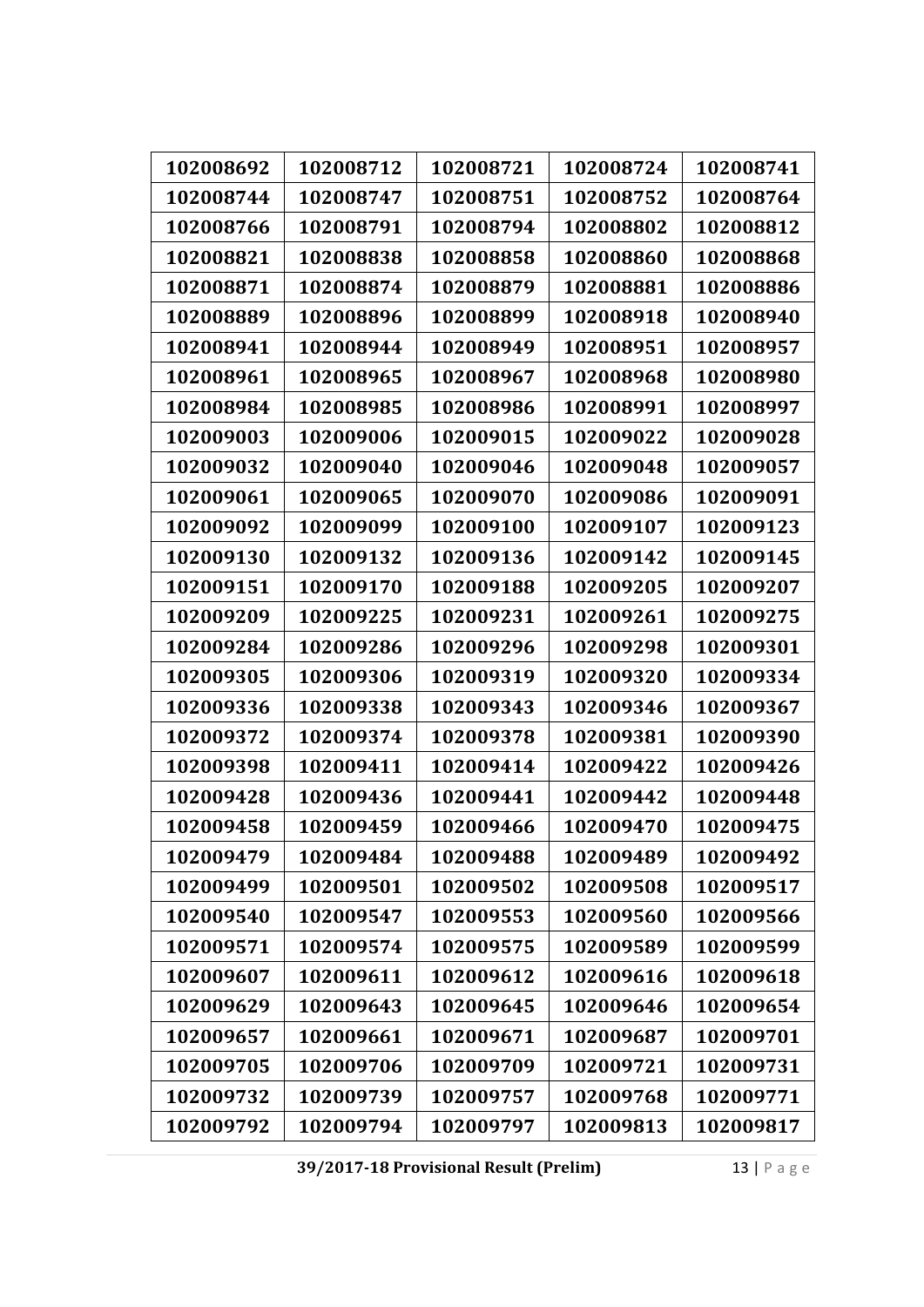| 102009829 | 102009834 | 102009844 | 102009847 | 102009855 |
|-----------|-----------|-----------|-----------|-----------|
| 102009860 | 102009870 | 102009881 | 102009886 | 102009887 |
| 102009897 | 102009899 | 102009916 | 102009926 | 102009927 |
| 102009933 | 102009938 | 102009952 | 102009961 | 102009968 |
| 102009980 | 102009982 | 102010002 | 102010006 | 102010022 |
| 102010030 | 102010033 | 102010035 | 102010037 | 102010040 |
| 102010050 | 102010065 | 102010101 | 102010117 | 102010120 |
| 102010128 | 102010129 | 102010130 | 102010141 | 102010149 |
| 102010152 | 102010168 | 102010194 | 102010196 | 102010198 |
| 102010203 | 102010216 | 102010219 | 102010220 | 102010232 |
| 102010234 | 102010240 | 102010245 | 102010246 | 102010248 |
| 102010249 | 102010255 | 102010264 | 102010276 | 102010287 |
| 102010290 | 102010294 | 102010305 | 102010309 | 102010313 |
| 102010325 | 102010338 | 102010344 | 102010345 | 102010346 |
| 102010349 | 102010352 | 102010363 | 102010365 | 102010371 |
| 102010381 | 102010386 | 102010395 | 102010397 | 102010401 |
| 102010423 | 102010430 | 102010431 | 102010432 | 102010435 |
| 102010453 | 102010456 | 102010462 | 102010466 | 102010470 |
| 102010489 | 102010506 | 102010509 | 102010513 | 102010521 |
| 102010524 | 102010529 | 102010530 | 102010539 | 102010549 |
| 102010567 | 102010570 | 102010578 | 102010579 | 102010580 |
| 102010585 | 102010592 | 102010597 | 102010604 | 102010605 |
| 102010608 | 102010612 | 102010613 | 102010614 | 102010636 |
| 102010650 | 102010661 | 102010664 | 102010667 | 102010668 |
| 102010670 | 102010695 | 102010697 | 102010704 | 102010711 |
| 102010716 | 102010726 | 102010731 | 102010745 | 102010762 |
| 102010770 | 102010775 | 102010781 | 102010785 | 102010787 |
| 102010799 | 102010807 | 102010808 | 102010816 | 102010821 |
| 102010837 | 102010840 | 102010858 | 102010863 | 102010871 |
| 102010877 | 102010881 | 102010882 | 102010891 | 102010892 |
| 102010908 | 102010913 | 102010919 | 102010920 | 102010940 |
| 102010947 | 102010957 | 102010963 | 102010982 | 102010995 |
| 102010997 | 102011001 | 102011006 | 102011009 | 102011028 |

**39/2017‐18 Provisional Result (Prelim)** 14 | Page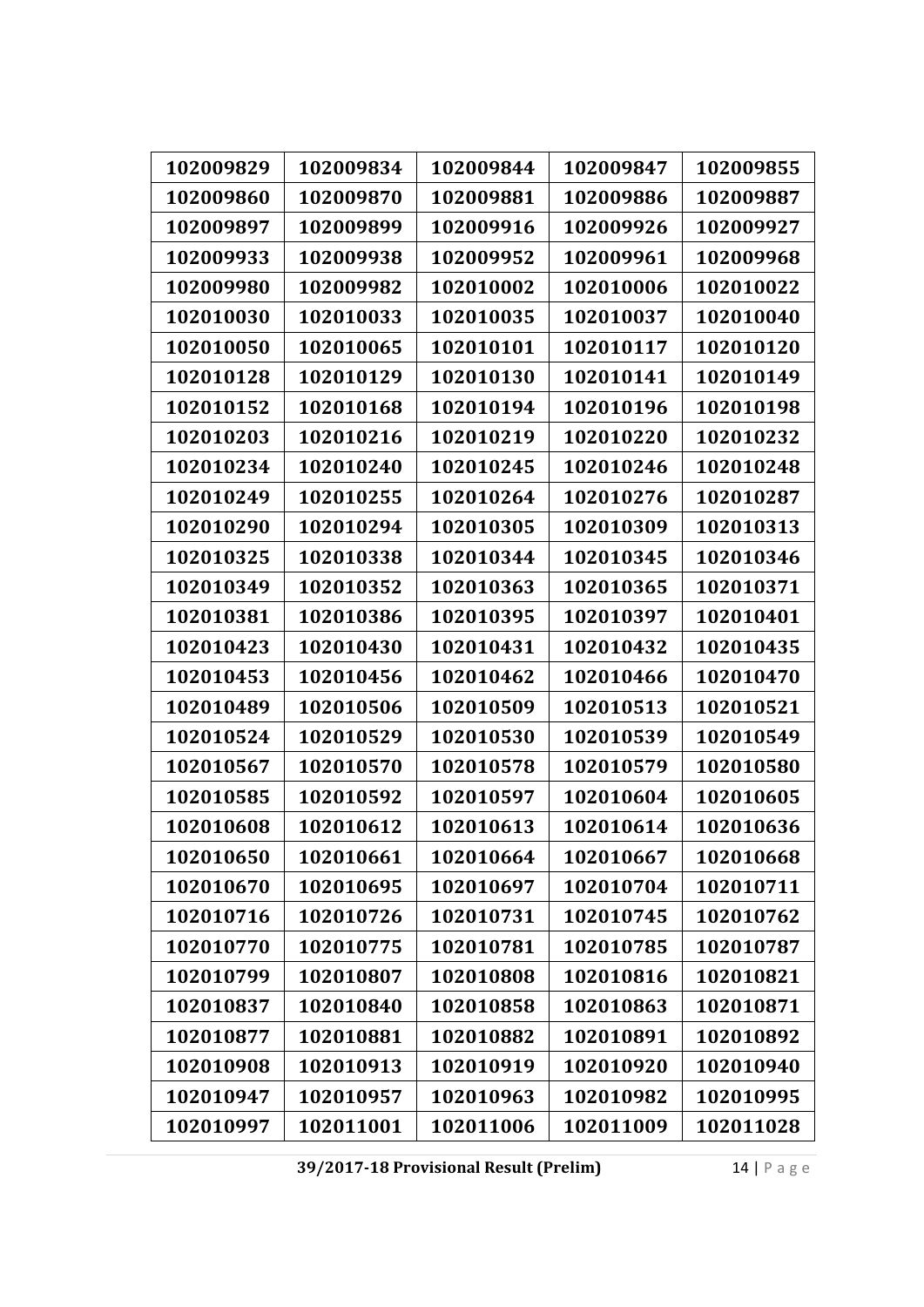| 102011033 | 102011034 | 102011035 | 102011043 | 102011045 |
|-----------|-----------|-----------|-----------|-----------|
| 102011047 | 102011048 | 102011058 | 102011061 | 102011071 |
| 102011078 | 102011084 | 102011088 | 102011092 | 102011098 |
|           |           |           |           |           |
| 102011102 | 102011105 | 102011109 | 102011120 | 102011122 |
| 102011125 | 102011126 | 102011130 | 102011138 | 102011141 |
| 102011144 | 102011149 | 102011152 | 102011153 | 102011157 |
| 102011166 | 102011172 | 102011173 | 102011177 | 102011180 |
| 102011181 | 102011188 | 102011192 | 102011211 | 102011215 |
| 102011246 | 102011251 | 102011252 | 102011253 | 102011276 |
| 102011280 | 102011283 | 102011285 | 102011286 | 102011294 |
| 102011299 | 102011304 | 102011307 | 102011308 | 102011316 |
| 102011317 | 102011328 | 102011330 | 102011334 | 102011339 |
| 102011344 | 102011351 | 102011353 | 102011354 | 102011356 |
| 102011358 | 102011362 | 102011368 | 102011369 | 102011374 |
| 102011390 | 102011393 | 102011397 | 102011407 | 102011422 |
| 102011425 | 102011437 | 102011441 | 102011442 | 102011443 |
| 102011446 | 102011454 | 102011455 | 102011457 | 102011459 |
| 102011469 | 102011474 | 102011475 | 102011477 | 102011478 |
| 102011479 | 102011486 | 102011496 | 102011499 | 102011500 |
| 102011513 | 102011525 | 102011547 | 102011548 | 102011551 |
| 102011556 | 102011557 | 102011558 | 102011559 | 102011567 |
| 102011569 | 102011574 | 102011585 | 102011586 | 102011591 |
| 102011595 | 102011600 | 102011607 | 102011611 | 102011613 |
| 102011614 | 102011625 | 102011642 | 102011648 | 102011656 |
| 102011658 | 102011682 | 102011684 | 102011685 | 102011691 |
| 102011696 | 102011703 | 102011707 | 102011715 | 102011718 |
| 102011720 | 102011727 | 102011731 | 102011740 | 102011744 |
| 102011745 | 102011746 | 102011752 | 102011757 | 102011758 |
| 102011759 | 102011767 | 102011775 | 102011778 | 102011779 |
| 102011783 | 102011785 | 102011797 | 102011824 | 102011833 |
| 102011838 | 102011851 | 102011852 | 102011854 | 102011856 |
| 102011861 | 102011862 | 102011863 | 102011866 | 102011869 |
| 102011876 | 102011877 | 102011880 | 102011884 | 102011892 |

**39/2017‐18 Provisional Result (Prelim)** 15 | Page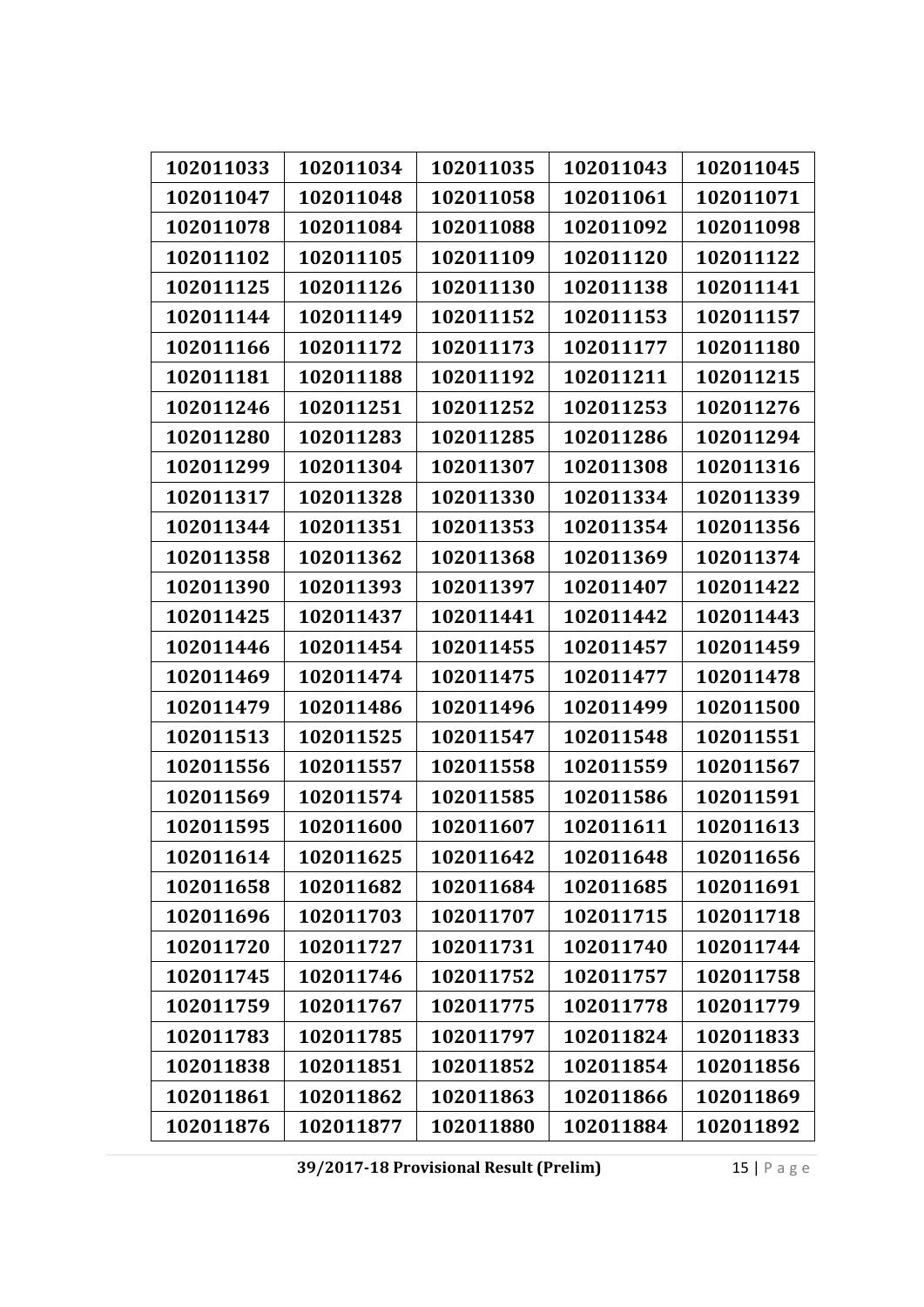| 102011898 | 102011899 | 102011900 | 102011905 | 102011910 |
|-----------|-----------|-----------|-----------|-----------|
| 102011919 | 102011931 | 102011938 | 102011941 | 102011943 |
| 102011955 | 102011967 | 102011973 | 102011984 | 102011985 |
| 102011991 | 102012006 | 102012008 | 102012009 | 102012021 |
| 102012024 | 102012025 | 102012026 | 102012027 | 102012036 |
| 102012042 | 102012052 | 102012059 | 102012063 | 102012065 |
| 102012079 | 102012082 | 102012083 | 102012096 | 102012099 |
| 102012105 | 102012113 | 102012117 | 102012119 | 102012123 |
| 102012124 | 102012132 | 102012135 | 102012140 | 102012149 |
| 102012152 | 102012156 | 102012158 | 102012181 | 102012203 |
| 102012210 | 102012220 | 102012221 | 102012235 | 102012240 |
| 102012245 | 102012250 | 102012254 | 102012265 | 102012275 |
| 102012289 | 102012291 | 102012292 | 102012293 | 102012298 |
| 102012310 | 102012328 | 102012329 | 102012330 | 102012344 |
| 102012347 | 102012350 | 102012372 | 102012384 | 102012394 |
| 102012395 | 102012399 | 102012407 | 102012409 | 102012411 |
| 102012421 | 102012422 | 102012426 | 102012435 | 102012440 |
| 102012452 | 102012453 | 102012467 | 102012475 | 102012480 |
| 102012484 | 102012487 | 102012498 | 102012499 | 102012506 |
| 102012511 | 102012516 | 102012524 | 102012542 | 102012548 |
| 102012558 | 102012564 | 102012565 | 102012567 | 102012610 |
| 102012613 | 102012617 | 102012630 | 102012638 | 102012646 |
| 102012648 | 102012657 | 102012658 | 102012659 | 102012664 |
| 102012665 | 102012675 | 102012685 | 102012707 | 102012709 |
| 102012711 | 102012726 | 102012740 | 102012756 | 102012760 |
| 102012762 | 102012783 | 102012785 | 102012790 | 102012798 |
| 102012819 | 102012826 | 102012828 | 102012833 | 102012835 |
| 102012838 | 102012855 | 102012857 | 102012861 | 102012862 |
| 102012869 | 102012876 | 102012878 | 102012879 | 102012897 |
| 102012899 | 102012927 | 102012937 | 102012945 | 102012956 |
| 102012958 | 102012968 | 102012970 | 102012990 | 102012997 |
| 102013001 | 102013006 | 102013008 | 102013017 | 102013033 |
| 102013048 | 102013050 | 102013055 | 102013057 | 102013073 |

**39/2017‐18 Provisional Result (Prelim)** 16 | Page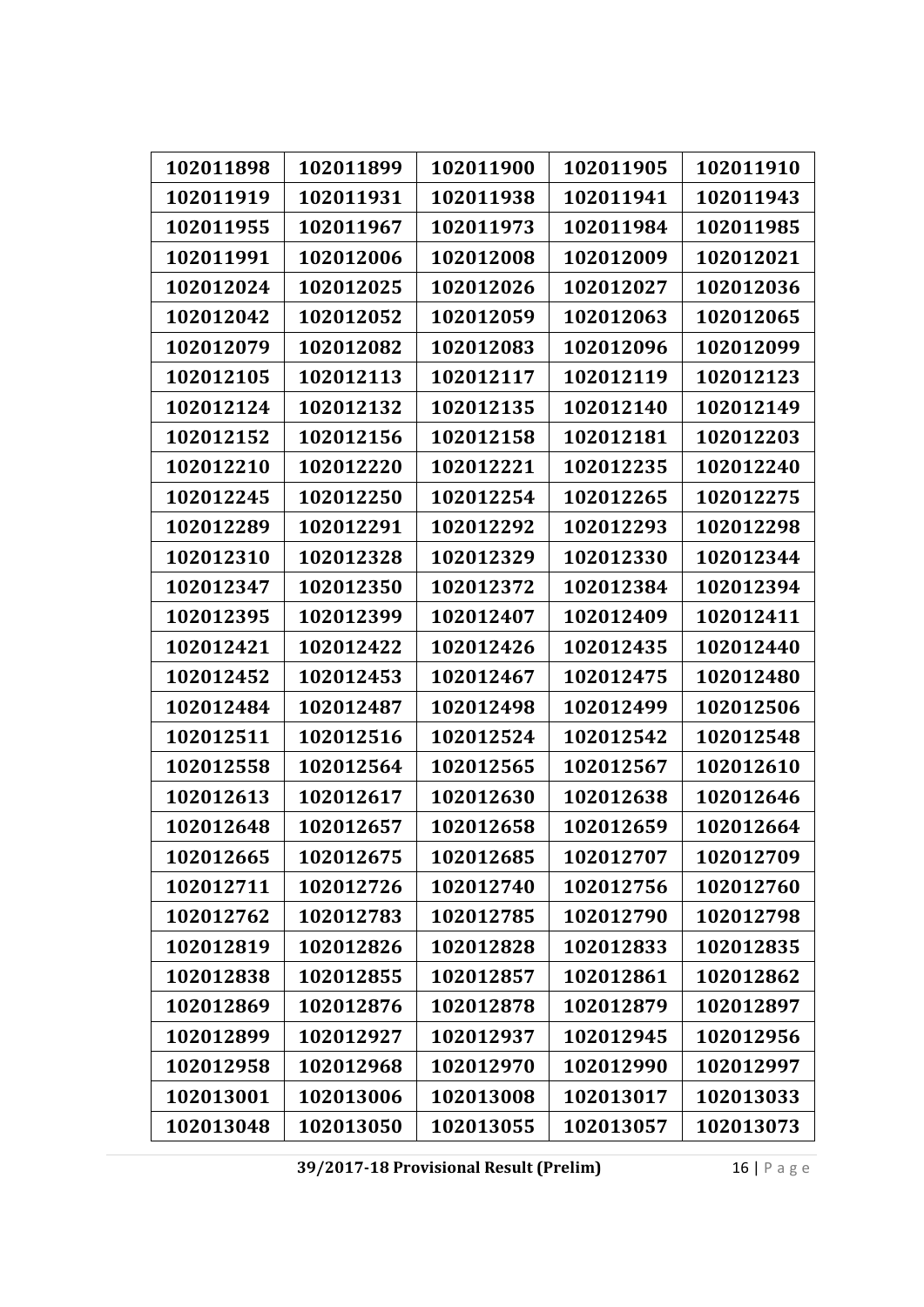| 102013078 | 102013086 | 102013094 | 102013099 | 102013101 |
|-----------|-----------|-----------|-----------|-----------|
| 102013102 | 102013107 | 102013126 | 102013151 | 102013152 |
| 102013154 | 102013155 | 102013157 | 102013160 | 102013170 |
| 102013179 | 102013185 | 102013188 | 102013189 | 102013192 |
| 102013200 | 102013221 | 102013250 | 102013257 | 102013267 |
| 102013269 | 102013274 | 102013286 | 102013297 | 102013304 |
| 102013310 | 102013317 | 102013321 | 102013322 | 102013334 |
| 102013336 | 102013344 | 102013351 | 102013360 | 102013363 |
| 102013379 | 102013397 | 102013398 | 102013402 | 102013403 |
| 102013414 | 102013424 | 102013436 | 102013440 | 102013443 |
| 102013445 | 102013446 | 102013457 | 102013469 | 102013471 |
| 102013476 | 102013489 | 102013490 | 102013491 | 102013495 |
| 102013511 | 102013523 | 102013529 | 102013533 | 102013541 |
| 102013549 | 102013553 | 102013556 | 102013560 | 102013572 |
| 102013573 | 102013582 | 102013583 | 102013588 | 102013616 |
| 102013617 | 102013626 | 102013642 | 102013646 | 102013648 |
| 102013667 | 102013679 | 102013688 | 102013695 | 102013697 |
| 102013699 | 102013702 | 102013705 | 102013708 | 102013711 |
| 102013723 | 102013726 | 102013729 | 102013737 | 102013743 |
| 102013749 | 102013750 | 102013765 | 102013772 | 102013778 |
| 102013779 | 102013780 | 102013784 | 102013786 | 102013790 |
| 102013793 | 102013795 | 102013797 | 102013798 | 102013809 |
| 102013813 | 102013816 | 102013832 | 102013835 | 102013843 |
| 102013844 | 102013846 | 102013873 | 102013880 | 102013882 |
| 102013894 | 102013897 | 102013902 | 102013903 | 102013910 |
| 102013912 | 102013919 | 102013922 | 102013923 | 102013925 |
| 102013927 | 102013939 | 102013948 | 102013969 | 102013973 |
| 102013997 | 102014000 | 102014003 | 102014005 | 102014017 |
| 102014018 | 102014032 | 102014040 | 102014047 | 102014050 |
| 102014064 | 102014066 | 102014100 | 102014107 | 102014113 |
| 102014115 | 102014120 | 102014122 | 102014134 | 102014137 |
| 102014140 | 102014154 | 102014158 | 102014165 | 102014167 |
| 102014177 | 102014179 | 102014182 | 102014187 | 102014194 |

**39/2017‐18 Provisional Result (Prelim)** 17 | Page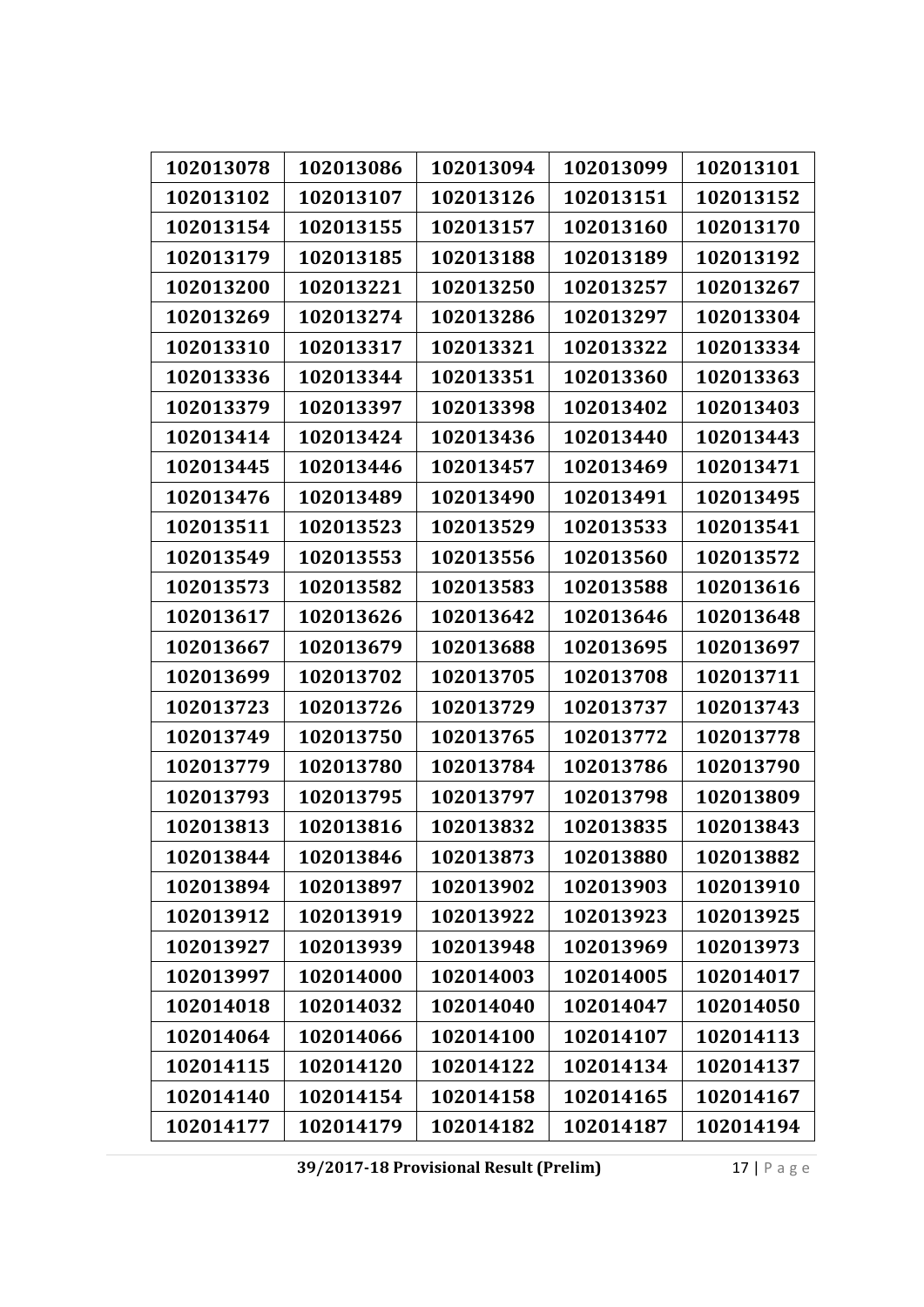| 102014196 | 102014200 | 102014205 | 102014212 | 102014219 |
|-----------|-----------|-----------|-----------|-----------|
| 102014223 | 102014225 | 102014226 | 102014239 | 102014244 |
| 102014249 | 102014254 | 102014255 | 102014287 | 102014289 |
| 102014292 | 102014315 | 102014316 | 102014322 | 102014323 |
| 102014324 | 102014326 | 102014347 | 102014359 | 102014377 |
| 102014378 | 102014386 | 102014387 | 102014391 | 102014396 |
| 102014397 | 102014401 | 102014405 | 102014413 | 102014432 |
| 102014435 | 102014441 | 102014451 | 102014458 | 102014459 |
| 102014460 | 102014462 | 102014473 | 102014475 | 102014476 |
| 102014483 | 102014484 | 102014494 | 102014504 | 102014511 |
| 102014513 | 102014521 | 102014536 | 102014538 | 102014543 |
| 102014545 | 102014550 | 102014553 | 102014565 | 102014577 |
| 102014590 | 102014597 | 102014600 | 102014601 | 102014604 |
| 102014605 | 102014607 | 102014612 | 102014637 | 102014641 |
| 102014647 | 102014649 | 102014661 | 102014686 | 102014693 |
| 102014701 | 102014705 | 102014709 | 102014711 | 102014727 |
| 102014729 | 102014745 | 102014747 | 102014759 | 102014761 |
| 102014782 | 102014783 | 102014799 | 102014801 | 102014803 |
| 102014805 | 102014810 | 102014836 | 102014837 | 102014841 |
| 102014842 | 102014847 | 102014885 | 102014889 | 102014891 |
| 102014908 | 102014911 | 102014914 | 102014924 | 102014934 |
| 102014939 | 102014940 | 102014942 | 102014945 | 102014952 |
| 102014958 | 102014964 | 102014972 | 102014981 | 102014992 |
| 102014999 | 102015003 | 102015007 | 102015011 | 102015021 |
| 102015036 | 102015047 | 102015054 | 102015060 | 102015063 |
| 102015071 | 102015079 | 102015082 | 102015088 | 102015091 |
| 102015092 | 102015094 | 102015103 | 102015104 | 102015111 |
| 102015112 | 102015117 | 102015133 | 102015137 | 102015139 |
| 102015144 | 102015145 | 102015148 | 102015154 | 102015159 |
| 102015164 | 102015170 | 102015176 | 102015185 | 102015196 |
| 102015199 | 102015202 | 102015205 | 102015215 | 102015234 |
| 102015249 | 102015278 | 102015284 | 102015296 | 102015303 |
| 102015306 | 102015316 | 102015319 | 102015321 | 102015328 |

**39/2017‐18 Provisional Result (Prelim)** 18 | Page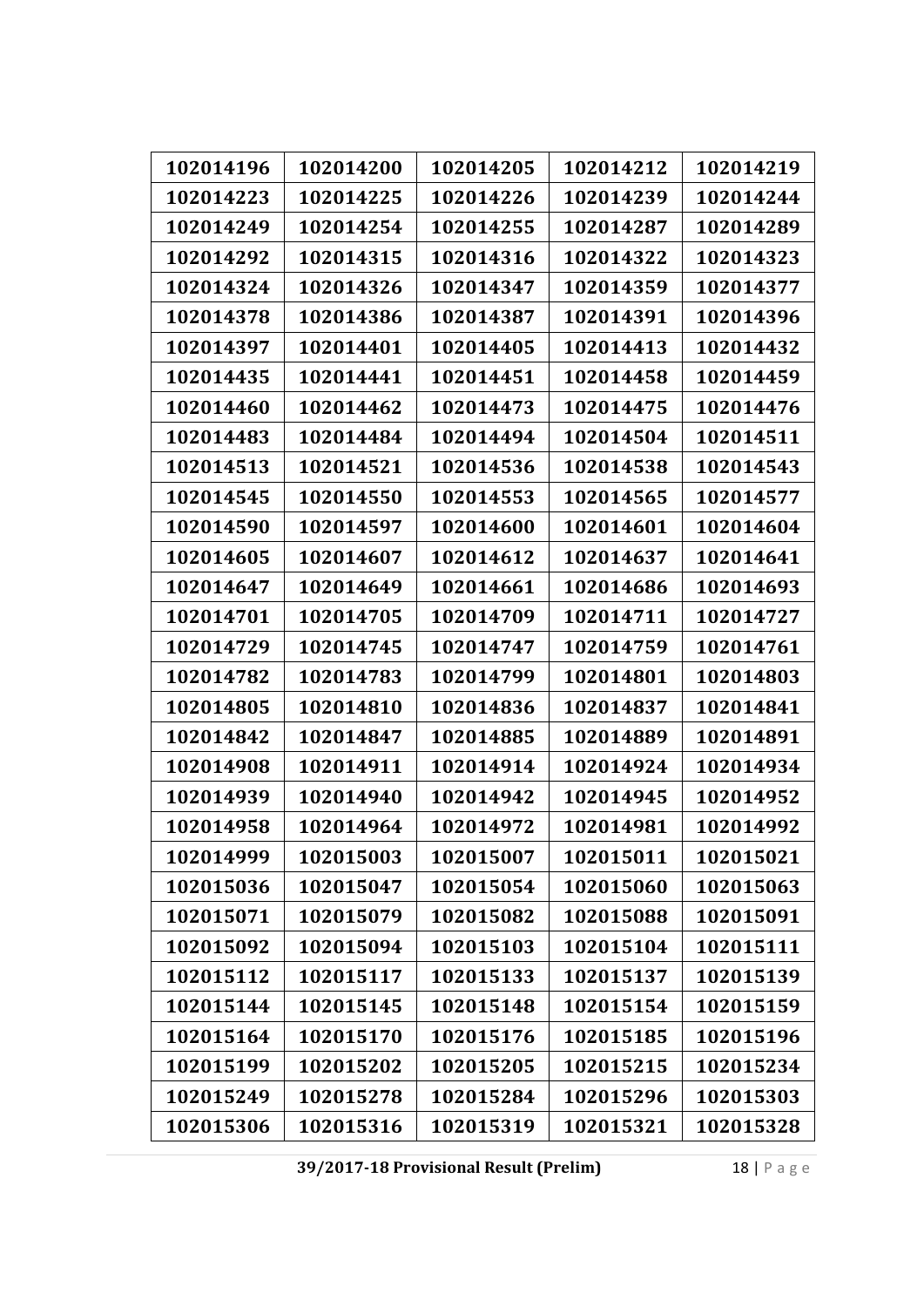| 102015332 | 102015339 | 102015340 | 102015343 | 102015344 |
|-----------|-----------|-----------|-----------|-----------|
| 102015359 | 102015360 | 102015368 | 102015375 | 102015385 |
| 102015397 | 102015399 | 102015412 | 102015419 | 102015422 |
| 102015423 | 102015425 | 102015427 | 102015429 | 102015433 |
| 102015436 | 102015438 | 102015444 | 102015474 | 102015478 |
| 102015479 | 102015481 | 102015482 | 102015491 | 102015493 |
| 102015494 | 102015497 | 102015498 | 102015502 | 102015515 |
| 102015519 | 102015521 | 102015532 | 102015536 | 102015539 |
| 102015542 | 102015549 | 102015566 | 102015575 | 102015587 |
| 102015594 | 102015608 | 102015610 | 102015615 | 102015619 |
| 102015627 | 102015628 | 102015633 | 102015650 | 102015655 |
| 102015663 | 102015673 | 102015679 | 102015689 | 102015699 |
| 102015700 | 102015701 | 102015702 | 102015707 | 102015716 |
| 102015717 | 102015732 | 102015738 | 102015745 | 102015747 |
| 102015751 | 102015760 | 102015769 | 102015774 | 102015776 |
| 102015799 | 102015811 | 102015813 | 102015814 | 102015820 |
| 102015824 | 102015826 | 102015830 | 102015833 | 102015836 |
| 102015837 | 102015839 | 102015844 | 102015853 | 102015857 |
| 102015861 | 102015868 | 102015886 | 102015892 | 102015893 |
| 102015904 | 102015923 | 102015924 | 102015925 | 102015933 |
| 102015934 | 102015943 | 102015957 | 102015963 | 102015971 |
| 102015973 | 102015978 | 102015981 | 102015982 | 102016003 |
| 102016019 | 102016022 | 102016037 | 102016040 | 102016045 |
| 102016052 | 102016064 | 102016068 | 102016074 | 102016076 |
| 102016079 | 102016082 | 102016083 | 102016085 | 102016087 |
| 102016096 | 102016097 | 102016098 | 102016111 | 102016118 |
| 102016122 | 102016124 | 102016133 | 102016137 | 102016148 |
| 102016157 | 102016162 | 102016182 | 102016184 | 102016187 |
| 102016192 | 102016193 | 102016194 | 102016196 | 102016201 |
| 102016206 | 102016208 | 102016218 | 102016221 | 102016222 |
| 102016231 | 102016249 | 102016254 | 102016258 | 102016260 |
| 102016264 | 102016271 | 102016278 | 102016283 | 102016288 |
| 102016294 | 102016297 | 102016304 | 102016312 | 102016313 |

**39/2017‐18 Provisional Result (Prelim)** 19 | Page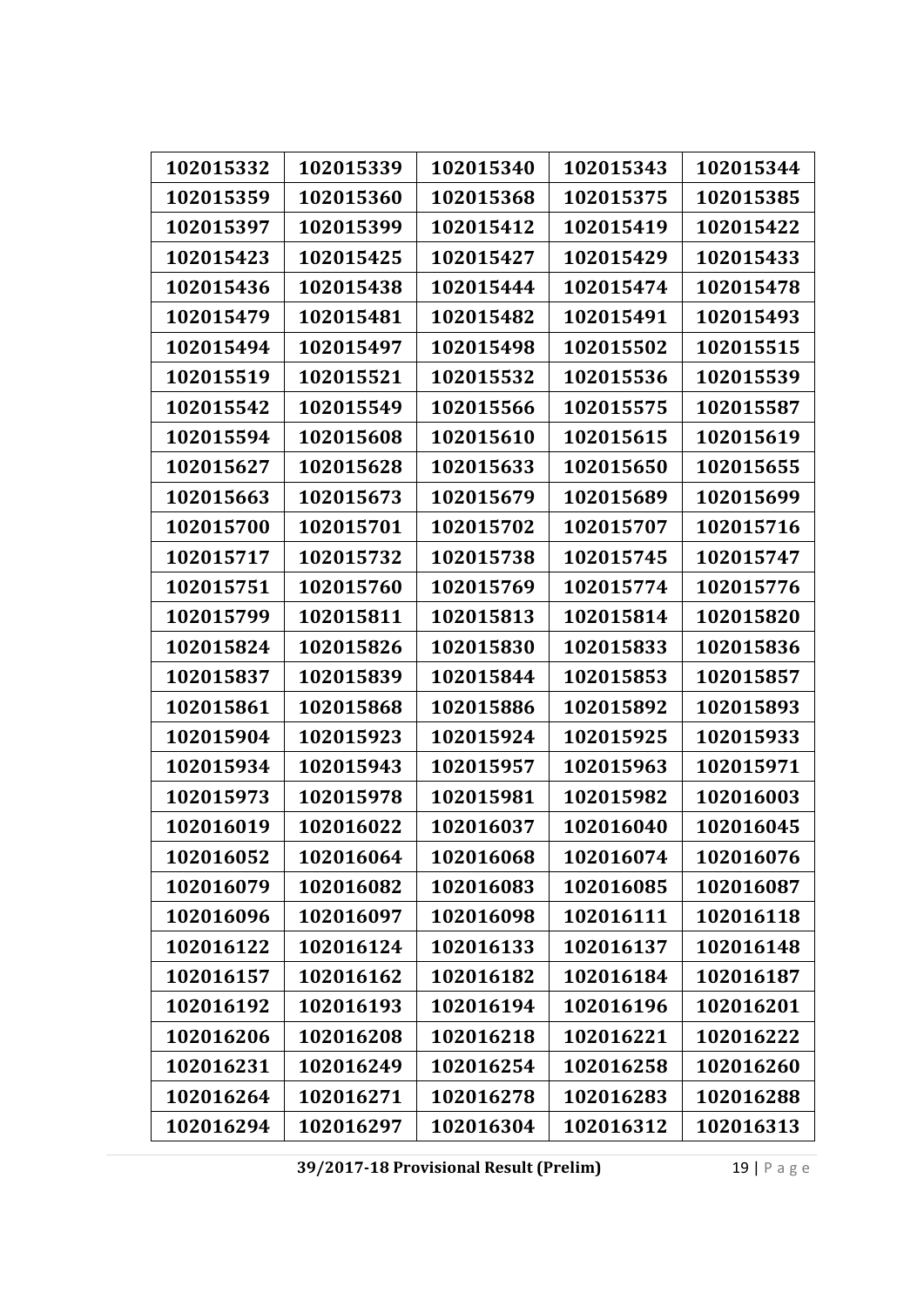| 102016322 | 102016326 | 102016327 | 102016331 | 102016332 |
|-----------|-----------|-----------|-----------|-----------|
| 102016336 | 102016339 | 102016354 | 102016372 | 102016373 |
| 102016383 | 102016401 | 102016402 | 102016403 | 102016405 |
| 102016408 | 102016412 | 102016420 | 102016440 | 102016446 |
| 102016454 | 102016457 | 102016466 | 102016474 | 102016489 |
| 102016496 | 102016497 | 102016520 | 102016523 | 102016528 |
| 102016547 | 102016550 | 102016553 | 102016557 | 102016562 |
| 102016570 | 102016582 | 102016585 | 102016592 | 102016609 |
| 102016613 | 102016614 | 102016620 | 102016634 | 102016647 |
| 102016657 | 102016664 | 102016667 | 102016686 | 102016688 |
| 102016702 | 102016712 | 102016713 | 102016714 | 102016718 |
| 102016719 | 102016721 | 102016728 | 102016742 | 102016743 |
| 102016744 | 102016745 | 102016750 | 102016765 | 102016769 |
| 102016775 | 102016784 | 102016787 | 102016790 | 102016804 |
| 102016809 | 102016828 | 102016831 | 102016841 | 102016844 |
| 102016846 | 102016852 | 102016856 | 102016862 | 102016870 |
| 102016871 | 102016872 | 102016876 | 102016903 | 102016906 |
| 102016910 | 102016911 | 102016913 | 102016916 | 102016917 |
| 102016930 | 102016941 | 102016942 | 102016946 | 102016966 |
| 102016994 | 102016997 | 102017001 | 102017006 | 102017012 |
| 102017018 | 102017024 | 102017032 | 102017046 | 102017059 |
| 102017070 | 102017073 | 102017076 | 102017079 | 102017082 |
| 102017084 | 102017097 | 102017099 | 102017101 | 102017108 |
| 102017116 | 102017129 | 102017135 | 102017141 | 102017144 |
| 102017155 | 102017162 | 102017176 | 102017185 | 102017188 |
| 102017190 | 102017200 | 102017203 | 102017213 | 102017222 |
| 102017226 | 102017235 | 102017239 | 102017240 | 102017246 |
| 102017252 | 102017256 | 102017264 | 102017269 | 102017277 |
| 102017281 | 102017284 | 102017285 | 102017286 | 102017288 |
| 102017295 | 102017299 | 102017310 | 102017313 | 102017317 |
| 102017322 | 102017332 | 102017337 | 102017338 | 102017357 |
| 102017358 | 102017359 | 102017364 | 102017365 | 102017367 |
| 102017369 | 102017386 | 102017387 | 102017393 | 102017397 |

**39/2017‐18 Provisional Result (Prelim)** 20 | Page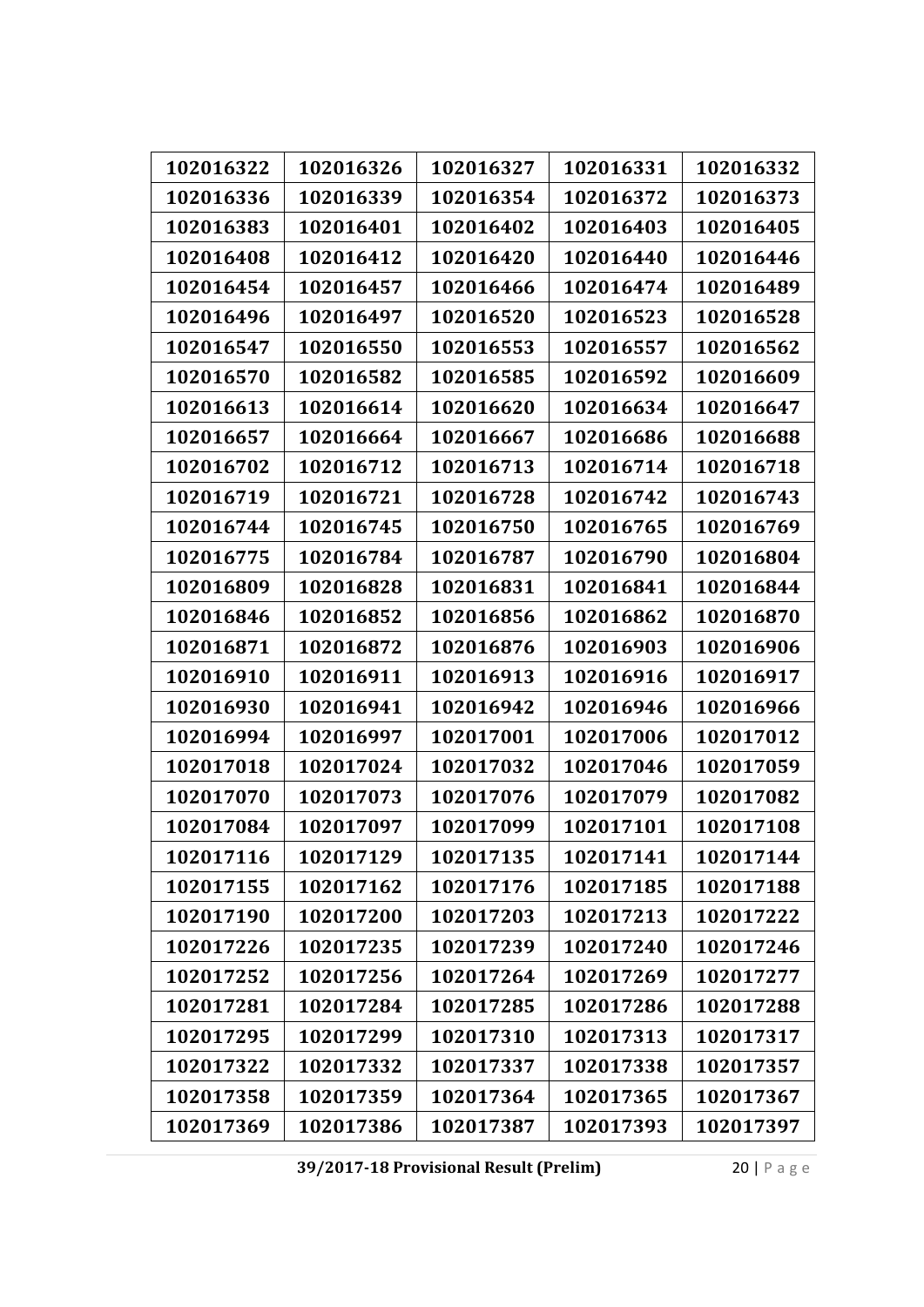| 102017402 | 102017403 | 102017409 | 102017414 | 102017420 |
|-----------|-----------|-----------|-----------|-----------|
| 102017430 | 102017431 | 102017435 | 102017461 | 102017484 |
| 102017490 | 102017497 | 102017505 | 102017506 | 102017512 |
| 102017520 | 102017524 | 102017526 | 102017529 | 102017544 |
| 102017546 | 102017553 | 102017555 | 102017559 | 102017568 |
| 102017571 | 102017573 | 102017575 | 102017576 | 102017587 |
| 102017596 | 102017604 | 102017614 | 102017619 | 102017623 |
| 102017631 | 102017632 | 102017633 | 102017648 | 102017666 |
|           |           |           |           |           |
| 102017669 | 102017670 | 102017674 | 102017676 | 102017680 |
| 102017685 | 102017686 | 102017697 | 102017699 | 102017704 |
| 102017715 | 102017720 | 102017731 | 102017746 | 102017747 |
| 102017752 | 102017758 | 102017759 | 102017774 | 102017780 |
| 102017785 | 102017787 | 102017793 | 102017798 | 102017804 |
| 102017813 | 102017823 | 102017830 | 102017832 | 102017833 |
| 102017834 | 102017845 | 102017851 | 102017857 | 102017858 |
| 102017861 | 102017869 | 102017873 | 102017888 | 102017905 |
| 102017924 | 102017926 | 102017934 | 102017945 | 102017956 |
| 102017959 | 102017963 | 102017981 | 102018000 | 102018005 |
| 102018007 | 102018019 | 102018023 | 102018029 | 102018038 |
| 102018041 | 102018053 | 102018054 | 102018073 | 102018077 |
| 102018083 | 102018095 | 102018100 | 102018119 | 102018124 |
| 102018125 | 102018172 | 102018174 | 102018178 | 102018188 |
| 102018194 | 102018197 | 102018203 | 102018204 | 102018206 |
| 102018212 | 102018221 | 102018228 | 102018230 | 102018231 |
| 102018232 | 102018236 | 102018237 | 102018238 | 102018244 |
| 102018250 | 102018251 | 102018252 | 102018271 | 102018274 |
| 102018275 | 102018280 | 102018282 | 102018283 | 102018291 |
| 102018297 | 102018299 | 102018305 | 102018320 | 102018341 |
| 102018351 | 102018355 | 102018360 | 102018363 | 102018364 |
| 102018369 | 102018378 | 102018383 | 102018389 | 102018395 |
| 102018426 | 102018436 | 102018453 | 102018456 | 102018467 |
| 102018495 | 102018496 | 102018515 | 102018522 | 102018532 |
| 102018533 | 102018534 | 102018539 | 102018540 | 102018554 |

**39/2017‐18 Provisional Result (Prelim)** 21 | Page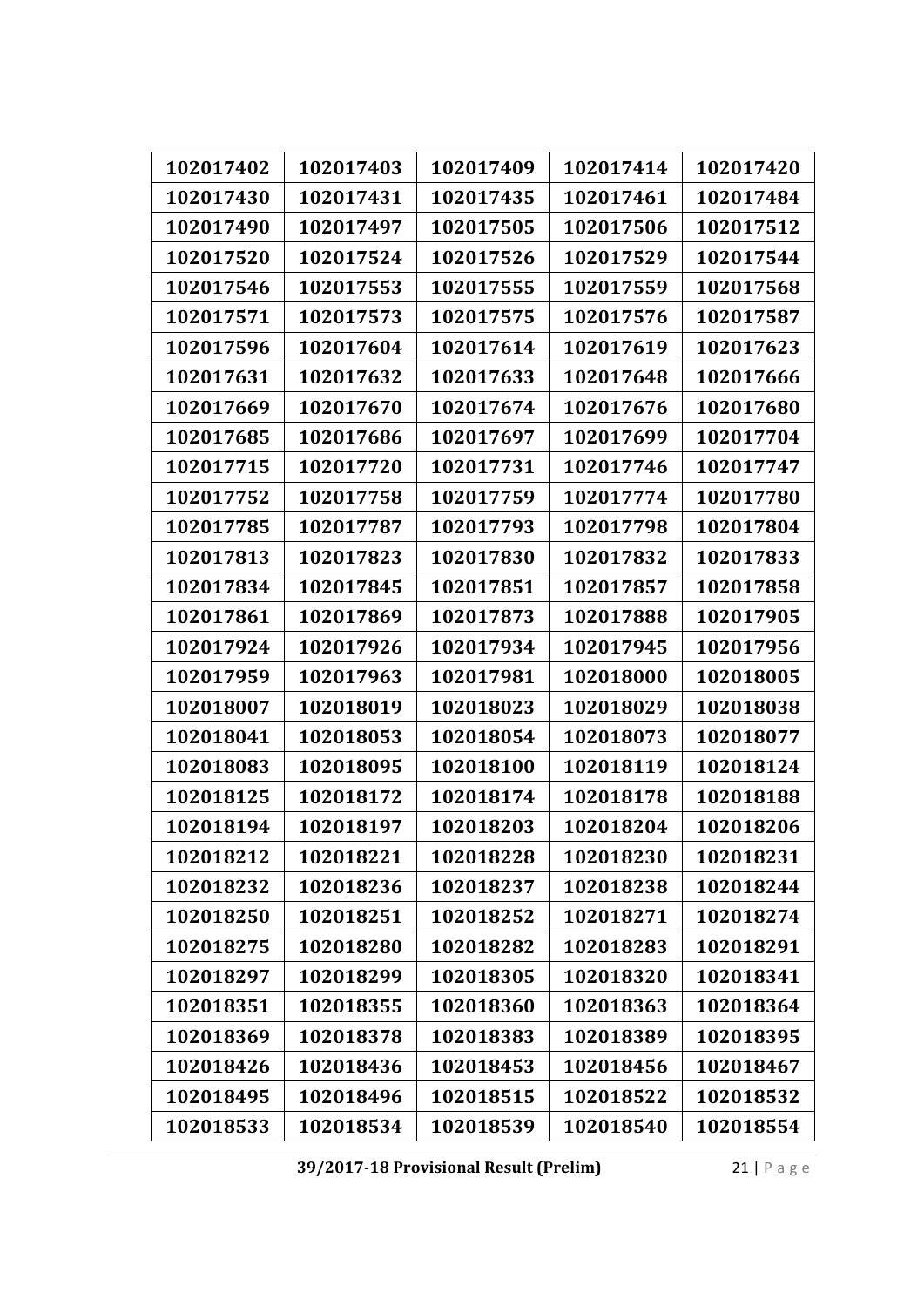| 102018564 | 102018577 | 102018579 | 102018582 | 102018585 |
|-----------|-----------|-----------|-----------|-----------|
| 102018588 | 102018589 | 102018601 | 102018604 | 102018614 |
| 102018624 | 102018632 | 102018641 | 102018653 | 102018654 |
| 102018663 | 102018669 | 102018673 | 102018681 | 102018683 |
| 102018684 | 102018703 | 102018706 | 102018707 | 102018714 |
| 102018715 | 102018723 | 102018736 | 102018737 | 102018744 |
| 102018746 | 102018748 | 102018757 | 102018758 | 102018763 |
| 102018765 | 102018772 | 102018784 | 102018785 | 102018790 |
|           |           |           |           |           |
| 102018791 | 102018796 | 102018804 | 102018823 | 102018827 |
| 102018846 | 102018852 | 102018867 | 102018869 | 102018876 |
| 102018877 | 102018878 | 102018882 | 102018884 | 102018886 |
| 102018888 | 102018894 | 102018896 | 102018944 | 102018947 |
| 102018949 | 102018951 | 102018956 | 102018957 | 102018958 |
| 102018960 | 102018962 | 102018967 | 102018969 | 102018974 |
| 102018992 | 102019000 | 102019003 | 102019012 | 102019023 |
| 102019028 | 102019038 | 102019052 | 102019072 | 102019091 |
| 102019097 | 102019101 | 102019118 | 102019119 | 102019126 |
| 102019135 | 102019136 | 102019137 | 102019140 | 102019144 |
| 102019147 | 102019149 | 102019154 | 102019160 | 102019162 |
| 102019173 | 102019175 | 102019176 | 102019177 | 102019205 |
| 102019206 | 102019214 | 102019221 | 102019229 | 102019234 |
| 102019236 | 102019252 | 102019261 | 102019262 | 102019269 |
| 102019280 | 102019291 | 102019316 | 102019318 | 102019319 |
| 102019321 | 102019322 | 102019325 | 102019326 | 102019330 |
| 102019333 | 102019339 | 102019342 | 102019349 | 102019358 |
| 102019363 | 102019378 | 102019382 | 102019399 | 102019401 |
| 102019407 | 102019412 | 102019414 | 102019419 | 102019426 |
| 102019429 | 102019431 | 102019434 | 102019452 | 102019457 |
| 102019458 | 102019470 | 102019471 | 102019473 | 102019477 |
| 102019479 | 102019483 | 102019484 | 102019485 | 102019487 |
| 102019500 | 102019502 | 102019509 | 102019512 | 102019517 |
| 102019518 | 102019524 | 102019554 | 102019560 | 102019570 |
| 102019573 | 102019574 | 102019589 | 102019591 | 102019598 |

**39/2017‐18 Provisional Result (Prelim)** 22 | Page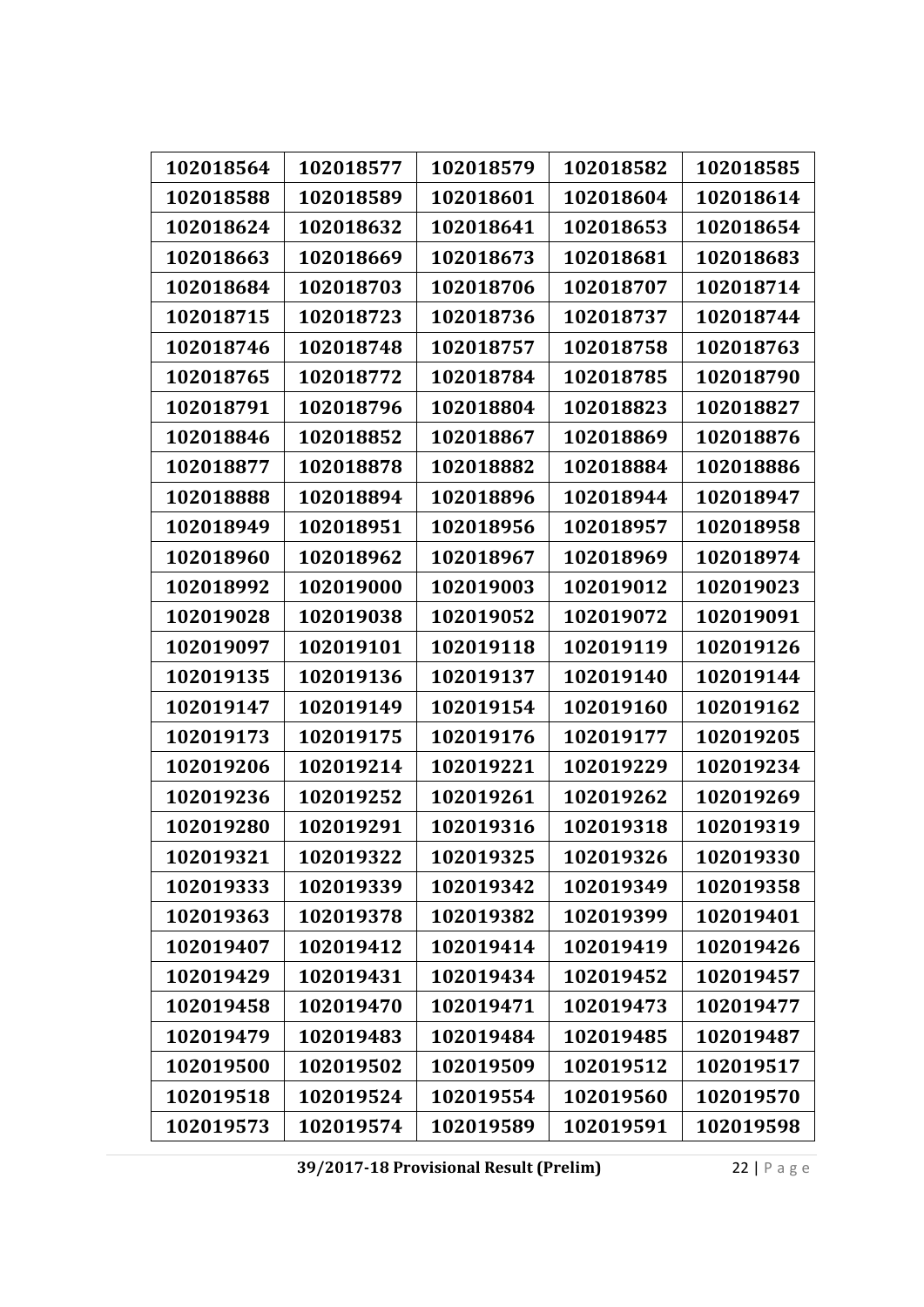| 102019603 | 102019604 | 102019605 | 102019608 | 102019611 |
|-----------|-----------|-----------|-----------|-----------|
| 102019616 | 102019618 | 102019630 | 102019633 | 102019649 |
| 102019652 | 102019664 | 102019677 | 102019682 | 102019686 |
| 102019692 | 102019696 | 102019701 | 102019720 | 102019723 |
| 102019724 | 102019726 | 102019732 | 102019733 | 102019734 |
| 102019736 | 102019738 | 102019744 | 102019746 | 102019759 |
| 102019765 | 102019772 | 102019785 | 102019789 | 102019799 |
| 102019803 | 102019805 | 102019821 | 102019827 | 102019834 |
| 102019846 | 102019851 | 102019853 | 102019854 | 102019858 |
| 102019866 | 102019880 | 102019881 | 102019897 | 102019898 |
| 102019900 | 102019904 | 102019907 | 102019909 | 102019918 |
| 102019919 | 102019934 | 102019945 | 102019952 | 102019955 |
| 102019956 | 102019959 | 102019963 | 102019969 | 102019975 |
| 102019981 | 102019986 | 102019995 | 102019996 | 102020000 |
| 102020001 | 102020011 | 102020040 | 102020043 | 102020044 |
| 102020054 | 102020056 | 102020059 | 102020060 | 102020071 |
| 102020076 | 102020079 | 102020089 | 102020097 | 102020099 |
| 102020101 | 102020102 | 102020104 | 102020112 | 102020113 |
| 102020117 | 102020118 | 102020123 | 102020128 | 102020138 |
| 102020141 | 102020142 | 102020146 | 102020155 | 102020172 |
| 102020183 | 102020186 | 102020192 | 102020193 | 102020195 |
| 102020201 | 102020204 | 102020210 | 102020220 | 102020223 |
| 102020224 | 102020231 | 102020240 | 102020241 | 102020244 |
| 102020251 | 102020261 | 102020271 | 102020276 | 102020281 |
| 102020284 | 102020299 | 102020305 | 102020326 | 102020327 |
| 102020340 | 102020358 | 102020367 | 102020376 | 102020379 |
| 102020382 | 102020400 | 102020402 | 102020405 | 102020420 |
| 102020424 | 102020453 | 102020455 | 102020457 | 102020477 |
| 102020478 | 102020485 | 102020486 | 102020508 | 102020510 |
| 102020517 | 102020522 | 102020530 | 102020535 | 102020540 |
| 102020546 | 102020550 | 102020551 | 102020557 | 102020558 |
| 102020566 | 102020573 | 102020584 | 102020588 | 102020597 |
| 102020601 | 102020618 | 102020619 | 102020632 | 102020639 |

**39/2017‐18 Provisional Result (Prelim)** 23 | Page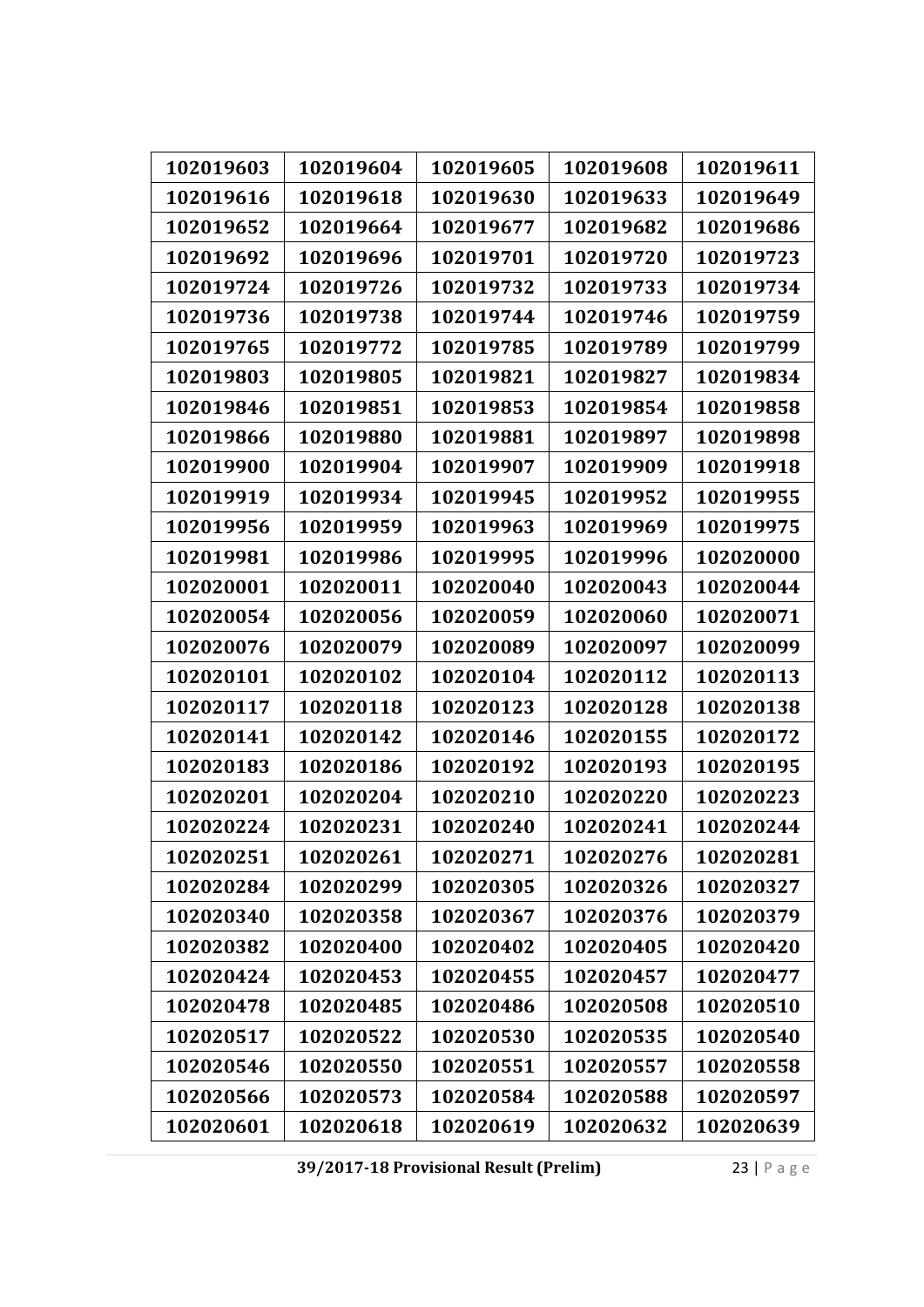| 102020653 | 102020654 | 102020659 | 102020660 | 102020662 |
|-----------|-----------|-----------|-----------|-----------|
| 102020663 | 102020665 | 102020681 | 102020690 | 102020694 |
| 102020698 | 102020706 | 102020707 | 102020708 | 102020709 |
| 102020718 | 102020720 | 102020724 | 102020725 | 102020727 |
| 102020741 | 102020745 | 102020748 | 102020751 | 102020771 |
| 102020777 | 102020778 | 102020786 | 102020793 | 102020810 |
| 102020813 | 102020824 | 102020826 | 102020832 | 102020834 |
| 102020841 | 102020850 | 102020855 | 102020856 | 102020857 |
| 102020860 | 102020868 | 102020872 | 102020873 | 102020874 |
| 102020876 | 102020896 | 102020899 | 102020901 | 102020910 |
| 102020912 | 102020913 | 102020919 | 102020921 | 102020928 |
| 102020935 | 102020938 | 102020939 | 102020940 | 102020943 |
| 102020955 | 102020957 | 102020970 | 102020978 | 102020991 |
| 102020996 | 102021007 | 102021010 | 102021018 | 102021022 |
| 102021027 | 102021029 | 102021033 | 102021035 | 102021041 |
| 102021046 | 102021051 | 102021064 | 102021066 | 102021072 |
| 102021075 | 102021082 | 102021086 | 102021090 | 102021095 |
| 102021101 | 102021112 | 102021119 | 102021139 | 102021164 |
| 102021172 | 102021174 | 102021179 | 102021180 | 102021181 |
| 102021196 | 102021200 | 102021213 | 102021222 | 102021223 |
| 102021233 | 102021246 | 102021247 | 102021248 | 102021249 |
| 102021252 | 102021255 | 102021275 | 102021276 | 102021277 |
| 102021294 | 102021304 | 102021307 | 102021312 | 102021318 |
| 102021319 | 102021320 | 102021322 | 102021332 | 102021334 |
| 102021335 | 102021343 | 102021356 | 102021365 | 102021368 |
| 102021382 | 102021386 | 102021417 | 102021419 | 102021424 |
| 102021450 | 102021461 | 102021470 | 102021480 | 102021496 |
| 102021502 | 102021506 | 102021513 | 102021518 | 102021521 |
| 102021525 | 102021543 | 102021548 | 102021555 | 102021558 |
| 102021560 | 102021575 | 102021584 | 102021586 | 102021593 |
| 102021596 | 102021600 | 102021604 | 102021605 | 102021610 |
| 102021622 | 102021623 | 102021634 | 102021639 | 102021640 |
| 102021656 | 102021663 | 102021664 | 102021666 | 102021675 |

**39/2017‐18 Provisional Result (Prelim)** 24 | Page